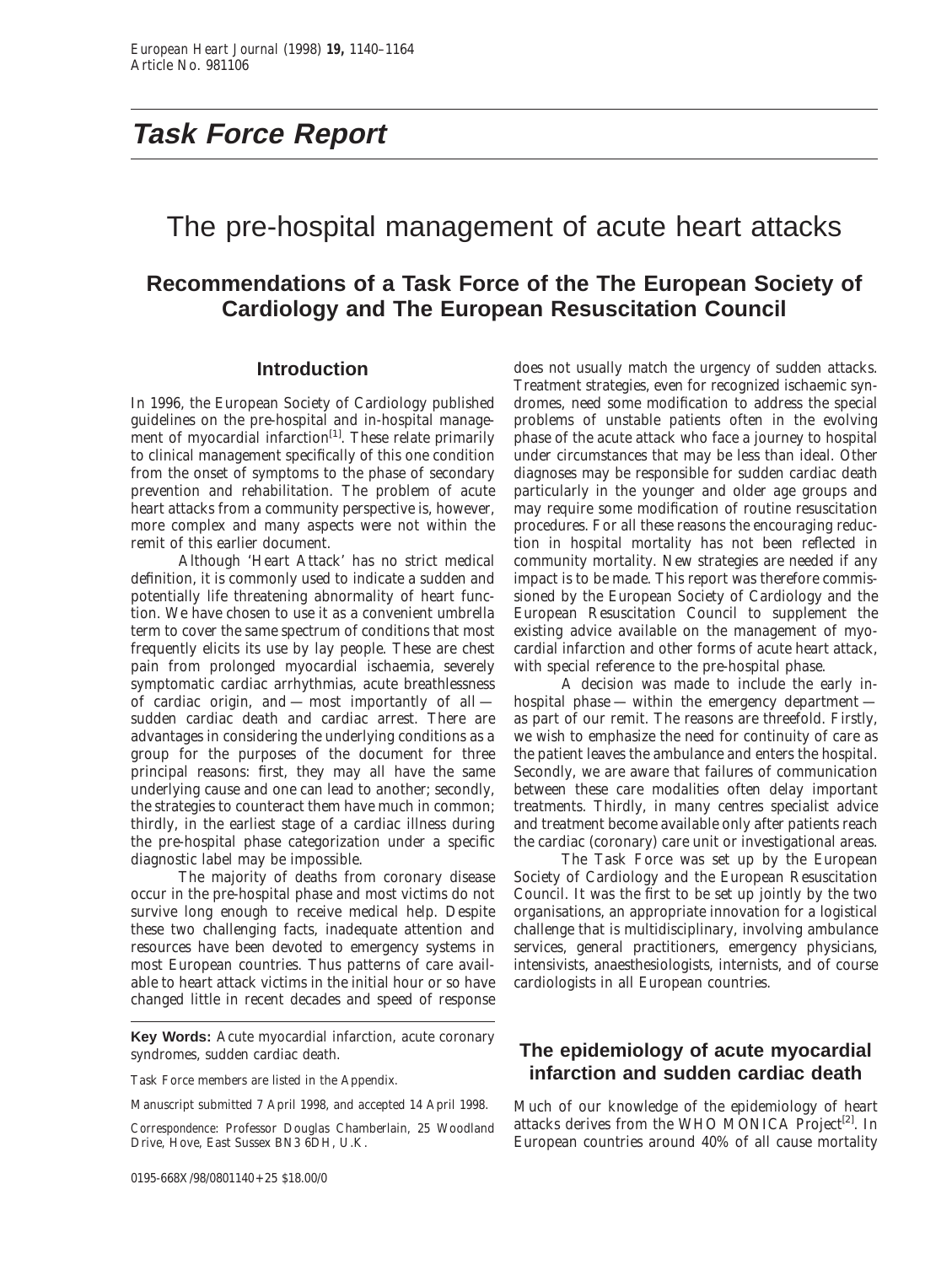before age 75 years is caused by cardiovascular diseases, independent of the different levels of total mortality<sup>[3]</sup>. The high variation of ischaemic heart disease mortality is a function of both the incidence of acute heart attacks (probable myocardial infarction) and the case fatality rate (number of fatal cases per 100 total cases). In 29 MONICA populations (age 35–64 years) the mean 28-day case fatality rate from episodes thought to be due to acute myocardial infarction is formidably high, at 49% for men and 51% for women<sup>[2]</sup>, increasing with age.

Despite the international mortality differences, the proportion of case fatalities at different stages during the acute event are very similar in all centres. On average, one third of all cases of myocardial infarction are fatal before hospitalization<sup>[2,3]</sup>, most of them within the first hour after onset of acute symptoms. The *proportion* of deaths occurring out of hospital is very high, particularly in younger people. Norris has recently presented data derived from three British cities<sup>[4]</sup> in which the ratio of out-of-hospital deaths to in-hospital deaths from acute coronary events (which excludes heart failure) ranged from 15·6: 1 in the youngest cohort aged less than 50 to 2:1 for the oldest group who were aged 70 to 74. A similar trend has been observed in data derived from the population-based MONICA Augsburg Myocardial Infarction Register, although in that city and the two surrounding rural districts the ratios were somewhat less striking (Table 1a and 1b). If this represents a failure of pre-hospital care, the failure is particularly notable in the young and middle aged.

A more detailed account of the sequence of events in the first few hours after acute myocardial infarction is obtained from the MONICA register from Augsburg, one of the MONICA collaborating centres<sup>[5]</sup> (Fig. 1). This register includes 25–74 year old cases and collects specific information on the pre-hospital phase, additional to the MONICA core design. The Augsburg data highlight the logistical difficulties facing those who seek to improve the prognosis. The 28-day case fatality rate in 3729 cases of acute myocardial infarction of both sexes and all the age groups was 58%. No less than 28% of the total number had died within 1 h of the onset of symptoms, 40% by 4 h, and 51% by 24 h. Sixty percent of all deaths occurred outside hospital, 30% in hospital on day 1, and 10% on days 2–28. Only 10% of prehospital deaths were seen alive by a doctor and nearly 60% died unwitnessed.

Patients with acute myocardial infarction who survive long enough to enter hospital undoubtedly benefit from new treatments introduced into routine practice within the last decade or so. These have resulted in a fall in hospital mortality<sup>[6]</sup>, and improved long-term survival $^{[7]}$ . Unfortunately the impact on community mortality rates is influenced only marginally by this success, as a relatively small proportion of potential victims reach hospital to benefit from recent advances. Indeed, no detectable fall in the case fatality rate has been observed in MONICA centres over the years 1985–94 in Augsburg<sup>[8]</sup> or over the years 1985–91 in Glasgow<sup>[9]</sup>. A greater investment in hospital treatments

*Table 1(a) Ratio of out-of-hospital to in-hospital deaths from acute manifestations of coronary heart disease (deaths from heart failure are not included). (Derived from[4] Norris RM for United Kingdom Heart Attack study collaborative group)*

| Age<br>(years) | Out-of-hospital<br>fatal events | In-hospital<br>fatal events | Ratio<br>out-of-hospital<br>in-hospital<br>fatal events |
|----------------|---------------------------------|-----------------------------|---------------------------------------------------------|
| < 50           | 78                              | 5                           | $15-6$                                                  |
| $50 - 54$      | 67                              | 10                          | 6.7                                                     |
| $55 - 59$      | 115                             | 28                          | 4.1                                                     |
| $60 - 64$      | 202                             | 65                          | $3-1$                                                   |
| $65 - 69$      | 313                             | 114                         | 2.7                                                     |
| $70 - 74$      | 397                             | 195                         | 2.0                                                     |

*Table 1(b) Ratio of out-of-hospital to in-hospital deaths from acute manifestations of coronary heart disease (MONICA category 'non-classifiable sudden cardiac deaths' are included). (Derived from population-based MONICA Augsburg Myocardial Infarction Register 1985–1994)*

| Age (years)<br>(men and women) | Out-of-hospital In-hospital<br>fatal events | fatal events | Ratio<br>out-of-hospital<br>in-hospital<br>fatal events |
|--------------------------------|---------------------------------------------|--------------|---------------------------------------------------------|
| $25 - 34$                      | 22                                          | 6            | 3.7                                                     |
| $35 - 44$                      | 109                                         | 43           | 2.5                                                     |
| $45 - 54$                      | 386                                         | 176          | 2.2                                                     |
| $55 - 64$                      | 942                                         | 582          | 1·6                                                     |
| $65 - 74$                      | 1811                                        | 1508         | 1.2                                                     |
| All                            | 3270                                        | 2315         | 1.4                                                     |

(for example, primary PTCA; or newer, more expensive, and marginally more effective thrombolytic agents) is therefore unlikely to result in any appreciable fall in total mortality. These technological developments should not be discounted. They are valuable to individuals who reach hospital both in terms of early and later case fatality. But improvement in current strategies and the development of new ones are needed to influence the larger number of pre hospital deaths. Improvements in existing services could prevent many of the 12% of deaths that occur between 1 and 4 h from symptom onset and the additional 11% who die between 4 and 24  $h^{[5]}$ . The even larger attrition of the first hour calls for initiatives that are not available in most of Europe at present, but the greatest bar is complacency rather than cost. The mechanism of deaths within 4 h will often be ventricular fibrillation, and in the later ones cardiogenic shock: both could be influenced by the energetic application of prompt defibrillation and reperfusion therapy. Thus epidemiological data suggest that greater deployment of resources for pre hospital care has more potential for reducing the case fatality rate of acute myocardial infarction than has the intensification of treatment in hospital.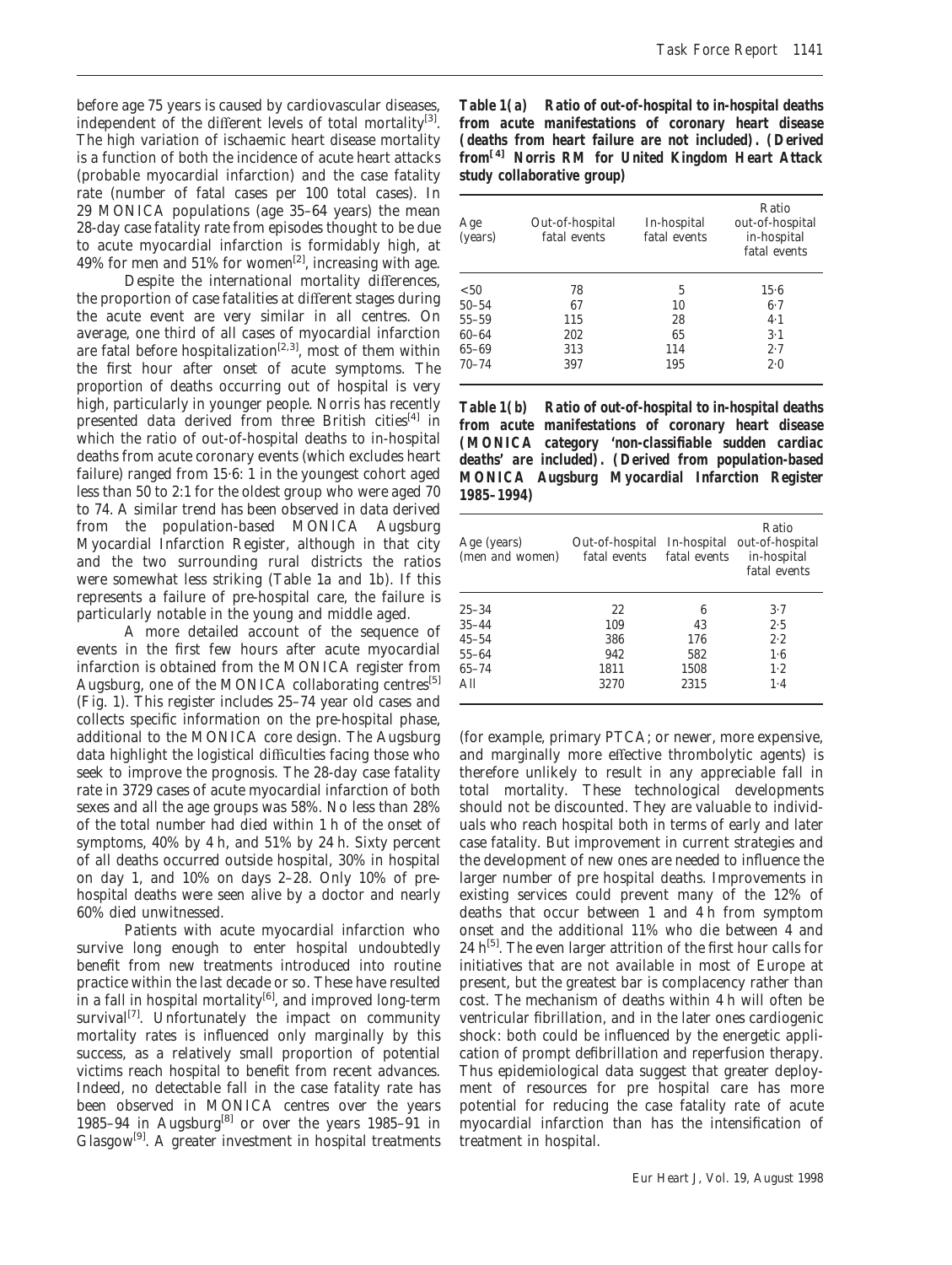

*Figure 1* **Survival in the first day after acute myocardial infarction. Updated** English version of Fig. 3 from Löwel *et al.*<sup>[5]</sup>.

### **Pathophysiology with special reference to the influence of time**

# *Muscle jeopardy and necrosis in acute coronary syndromes*

Acute myocardial infarction is caused by a sudden and prolonged reduction of coronary blood flow that in turn is the consequence of the abrupt compromise of a major coronary artery or branch. Thrombus formation over a plaque is the major mechanism causing vessel closure but spasm and embolization of thrombotic material into the intra-myocardial vascular bed may contribute. Angiographic studies show that vessels occlude at the sites of mild to moderate stenosis in about 70% of cases[10]. Angiography has no predictive value for the site of a future occlusion.

Abrupt coronary obstruction leads to transmural ischaemia within the area at risk determined by the coronary anatomy. The jeopardized myocardium develops irreversible changes starting in the subendocardium and progressing outwards. This progression of necrosis has been termed the 'wavefront phenomenon'<sup>[11]</sup>. In anaesthetized dogs, infarct size increases with duration of coronary occlusion for up to 6 h. After 6 h, reperfusion has no effect on infarct size. The temporal and spatial progression of necrosis across the ventricular wall represents a fundamental pathophysiological phenomenon. The most significant implication of these experimental observations is that the salvage of tissue is a time dependent phenomenon. There is no reason to believe humans differ in regard to time dependency. Indirect evidence suggests that in humans average infarct size without reperfusion therapy is about 20% of the left ventricle. If thrombolytic treatment is started 1 h after onset, 70% of jeopardized

myocardium is salvaged, but myocardial salvage is 0% for thrombolysis initiated 5 h after onset  $[12, 13]$ .

In man, several circumstances can change the time course of myocardial necrosis, including preexisting collaterals, ischaemic preconditioning, and age. Preexisting collateral circulation which may limit infarct size<sup>[14]</sup> can be visualized at angiography in about one third of the cases of acute myocardial infarction $[15]$ . Collaterals developing after infarction do not affect infarct size but may mitigate left ventricular remodelling and reduce the possibility of cardiac failure. Preexisting collaterals may also extend the benefit of reperfusion to patients treated after  $6 h^{[16]}$ . In animal models, brief periods of coronary occlusion increase tissue tolerance to subsequent prolonged vessel closure — the so-called 'preconditioning' phenomenon. ln man, patients with a history of preinfarction angina tend to have less myocardial damage, less cardiac failure, and therefore lower mortality with better left ventricular function at follow-up<sup>[17]</sup>. Advanced age seems to be associated with increased susceptibility to myocardial injury<sup>[18]</sup>. Elderly patients may have appreciable damage in the affected zone with commensurate mortality despite sustained arterial patency, possibly because of a greater susceptibility to calcium mediated or oxidative damage. This increased risk may be seen from the decade 65 to 74 years and is most pronounced in those older than 75 years.

Chest pain is variable and subjective and its onset may not coincide with coronary occlusion. Limited benefit following myocardial reperfusion in acute myocardial infarction may result from an underestimation of occlusion time. On the other hand, coronary occlusion may be intermittent despite the presence of continuous pain. Intermittent spontaneous reperfusion may prevent or limit myocardial damage and benefit may then follow from relatively late therapeutic interventions $^{[19]}$ .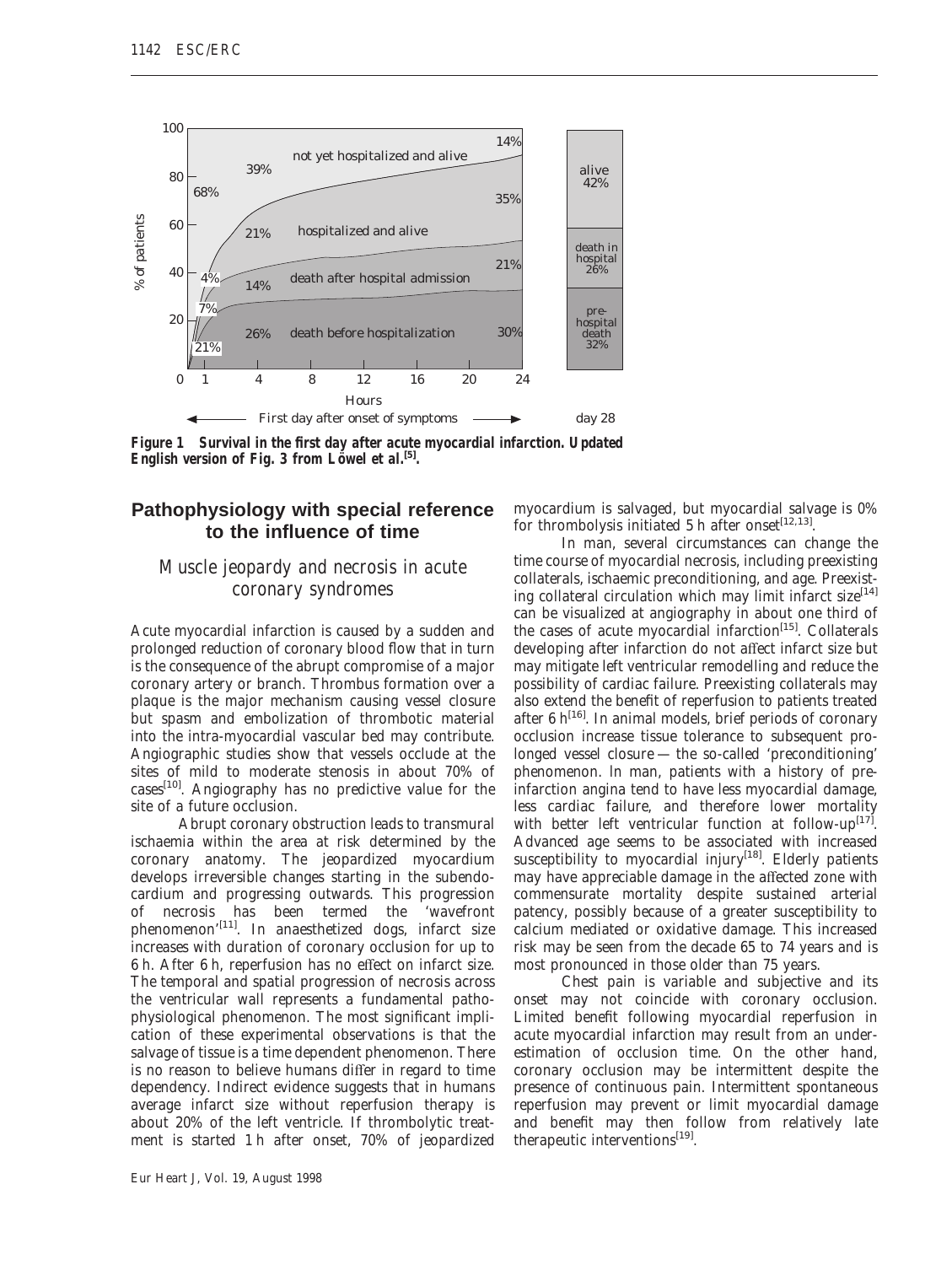The following summarizes the available data on the progression of myocardial necrosis that have practical implications for clinical management:

• Although there is variation between species, animal experiments have shown that after 6 h of persistent coronary occlusion only 10–15% of ischaemic myocardium is still viable. Reperfusion beyond 3 to 4 h is then unlikely to result in the salvage of any significant amount of myocardial muscle.

• In humans, a very similar time course usually exists for true salvage. Benefits from reperfusion after this time window must be attributed to different mechanisms.

• Several factors, including thrombus dimensions and structure, can substantially influence the time-window for effective reperfusion in an individual patient. The time window is shortest in previously healthy individuals in whom an artery is abruptly occluded. Previous exertional angina through induction of collateral growth or recruitment of preexisting collaterals, may limit infarct size, and in some cases ischaemic preconditioning may also be protective.

• Intermittent anginal pain at rest as a prodromal symptom characterizes a patient with intermittent occlusion and intramyocardial emboli of activated plate $lets^{[19]}$ . Such patients develop infarction by coalescing small focal areas of necrosis of differing ages and the time window for intervention is extended.

# *Malignant arrhythmias in acute coronary syndromes*

Despite the reduction in mortality from ischaemic heart disease in most Western European countries, sudden cardiac death remains a major medical and social problem. More than half the patients with known ischaemic heart disease die suddenly<sup>[20,21]</sup>. Of those who come to the attention of clinicians, sudden death is the initial presenting event in nearly one third and is associated in the majority of cases with malignant ventricular arrhythmias, usually ventricular tachycardia or ventricular fibrillation.

The incidence of primary ventricular fibrillation (i.e. in the absence of severe haemodynamic compromise) is highest during the very early stages of acute ischaemia, and even with established infarction is rare after the first  $4 h^{[22]}$ . Ventricular tachycardia usually occurs later than 4 h after symptom onset<sup>[23]</sup> but is not a stable rhythm. Degeneration of ventricular tachycardia is a frequent cause of ventricular fibrillation that appears more than one day after the onset of infarction. Asystole may be a primary arrhythmia or the end result of ventricular fibrillation that has degenerated to an imperceptible amplitude.

### *Primary sudden death*

Up to 20% of patients who suffer sudden cardiac death have no detectable heart disease<sup>[24]</sup>: the mechanism often

remains unknown. Recurrence rate is high after aborted sudden death that was not associated with myocardial infarction<sup>[25]</sup>. Thus the long term prognosis after primary sudden death is worse than for survivors of cardiac arrest secondary to ischaemic heart disease.

### *Access to care*

From a practical viewpoint, the two most important ways in which heart attacks may present are chest pain due to myocardial infarction and cardiac arrest due to ventricular fibrillation. Appropriate treatments are, respectively, coronary reperfusion and early defibrillation. Both require rapid access to the Emergency Medical System (EMS) but with different priorities. For a patient with cardiac arrest, the need is for a witness only to recognize that an emergency has occurred that requires immediate attention, and for the availability of appropriate first aid followed by rapid defibrillation: speed and simplicity rather than precision and complexity! For acute myocardial infarction, an appropriate response requires greater public knowledge to understand the implications of cardiac pain, with the early availability of a medically competent team to offer accurate diagnosis and reperfusion therapy if indicated. An optimal system must therefore achieve the twin aims of rapid response for cardiac arrest and precision in diagnosis of acute myocardial infarction.

The current situation for meeting these needs in Europe varies widely between countries and within countries, as well as between urban and rural areas. Recommendations for improvements must be made on the basis of what is desirable, yet must also be pragmatic. Where optimal systems cannot be achieved in the foreseeable future, progress can always be made towards the ultimate goal. Many obstacles to progress can be corrected at little or no cost by better organization and by modifications to outmoded laws and practices. Recommendations will therefore be classed as 'basic' which is regarded as the least that is acceptable as an interim standard, and 'optimal' which should be attainable as soon as possible (see section on Principal recommendations).

# *Delays in providing treatment for cardiac emergencies*

### *Patient decision time*

The interval from the onset of symptoms until medical assistance is sought varies widely. Despite widespread public education, reports on patient delays have demonstrated only small trends to shorter time intervals<sup>[26]</sup>. Decision time is not closely related to knowledge of heart symptoms. Symptoms are often interpreted incorrectly<sup>[27]</sup> because of psychological defence mechanisms such as denial<sup>[28]</sup> or displacement and rationalization<sup>[29]</sup>;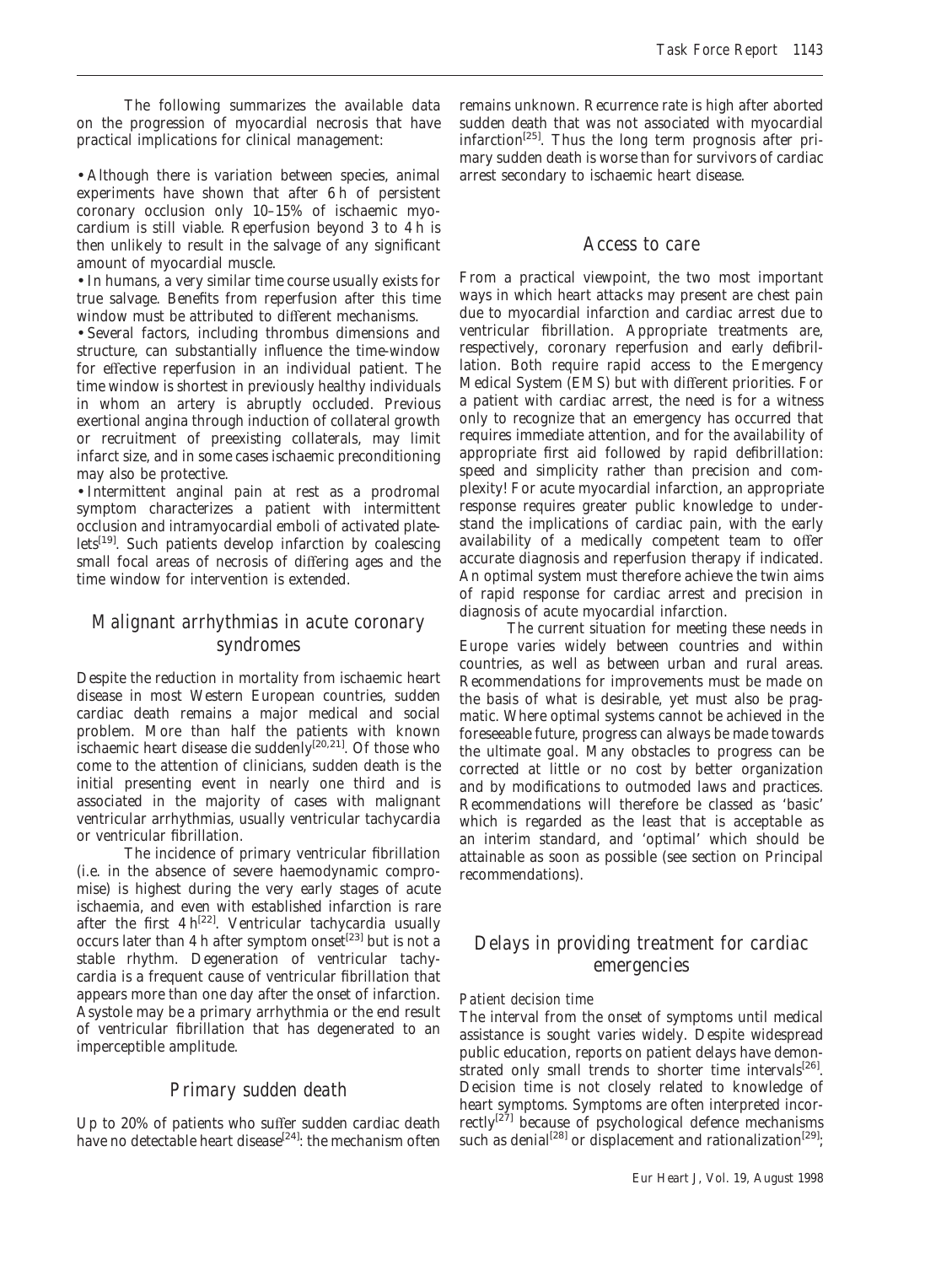but responses are influenced by severity of pain<sup>[30]</sup>, the emotional reactions to  $it^{[31]}$ , and the degree of left ventricular dysfunction[32].

### *Doctor decision time*

Although call-to-needle times can be very short when general practitioners give thrombolytics pre-hospital<sup>[33]</sup>, many studies have shown that the involvement of the majority who do not themselves give thrombolytic therapy in the management of myocardial infarction results in substantial delay in definitive treatment given after arrival in hospital $[34,35]$ . Calling a general practitioner alone in response to a cardiac arrest may be even less appropriate in countries where few are equipped for defibrillation. Little information is available on the potential value of general practitioners playing a supporting role in coordination with the emergency services but there must be many situations in which this can be of value.

#### *Dispatching*

The nature of any response to the request for help in the event of chest pain requires clear guidelines. It will be influenced by the training and qualifications of the dispatcher, the way the message is presented, knowledge of any previous medical history, the cost of sending help when a response is not warranted, and the medical and legal consequences of refusing help when in retrospect it may have been justified. A medical background allows some discretion in the interpretation of calls that would not be appropriate for a non medical dispatcher. The dispatcher has four decisions to make: first, whether or not to send an ambulance; secondly, if an ambulance is to be sent the type of ambulance to be deployed; thirdly how much urgency is needed; fourthly whether advice should be given to the caller on actions to be taken meanwhile. The first of these is the most difficult even for experienced medical dispatchers, because the quality of information is frequently too poor for any safe decision *not* to send an ambulance<sup>[36]</sup>. For this reason and to avert possible legal consequences, dispatchers tend to send vehicles in all but the most obvious trivial circumstances: 'better safe than sorry' is a valid principle. In consequence, many ambulances are dispatched to patients whose complaints turn out not to have been urgent<sup>[37]</sup>. Many ambulance control centres send vehicles in response to all requests for help whilst others use algorithms to assess the urgency and priority of calls. These have been introduced in several places in Europe and the U.S.A., but evaluation so far has been  $\lim\left[ 1$ <sub>[38]</sub>.

#### *Ambulance response interval*

The ambulance response interval (which measures the duration from call to arrival at the patient's side) of the first or only tier is in general the shortest of all the delays. In some countries, a time limit is set whereby 95% of all ambulance journeys must be completed within 15 min and 80% within 10 min. In others, strict time criteria are being set for selected cases based on the information received and using systems of prioritized despatch. Both of these approaches are in line with the concepts of early defibrillation for cardiac arrest and early reperfusion for acute myocardial infarction. When ambulance provision includes defibrillation and drug administration (especially thrombolysis for selected patients), then the coronary care unit is effectively brought to the patient within the community: the delay to treatment ends at that point.

### *The chain of survival for cardiac arrest*

In no medical emergency is time such a decisive determinant of outcome as in circulatory arrest. The 'chain of survival' concept clearly describes the important links involved<sup>[39,40]</sup>. The chain is usually regarded as having four links.

### *Early access*

Immediate access to an ambulance dispatch centre is a primary requirement because any delay in calling the ambulance service inevitably decreases the prospects of survival. The initial contact should not be with a physician, unless he/she has the role of first tier in the EMS and has a defibrillator. In most European countries, access to the EMS is achieved by means of a single dedicated telephone number. The European Council has agreed that a uniform number '112' should be used throughout Europe by 1997, but this has not been widely implemented nor promoted $[41]$ . The caller's description of the problem should influence the degree of priority that is accorded preferably by the use of one of the evaluated algorithm systems: the dispatcher should be alerted by any suggestion of impaired consciousness and should not be reassured by the statement that the victim is breathing, as gasping may continue for minutes after circulatory arrest. Convulsion and vasovagal collapse may cause confusion.

#### *Early cardiopulmonary resuscitation (CPR)*

Investigators in Europe and the United States have demonstrated that bystander CPR extends the period for successful resuscitation, and provides a bridge to first defibrillation. It has been estimated that at any point in time between collapse and first defibrillation, bystander CPR at least doubles the chance of sur $vival^{[42,43]}$ , with the possible exception of the first few minutes<sup>[43]</sup>. Unfortunately, in most European countries bystander CPR is carried out in only a minority of cases.

#### *Early defibrillation 1*

In most instances ventricular fibrillation is the initial rhythm associated with circulatory arrest. As time passes, the waveform of ventricular fibrillation loses amplitude and frequency until no deflections can be detected. Electrical defibrillation is the only effective therapy for ventricular fibrillation, and the interval between the onset of the arrhythmia and the delivery of the first defibrillating shock is the main determinant of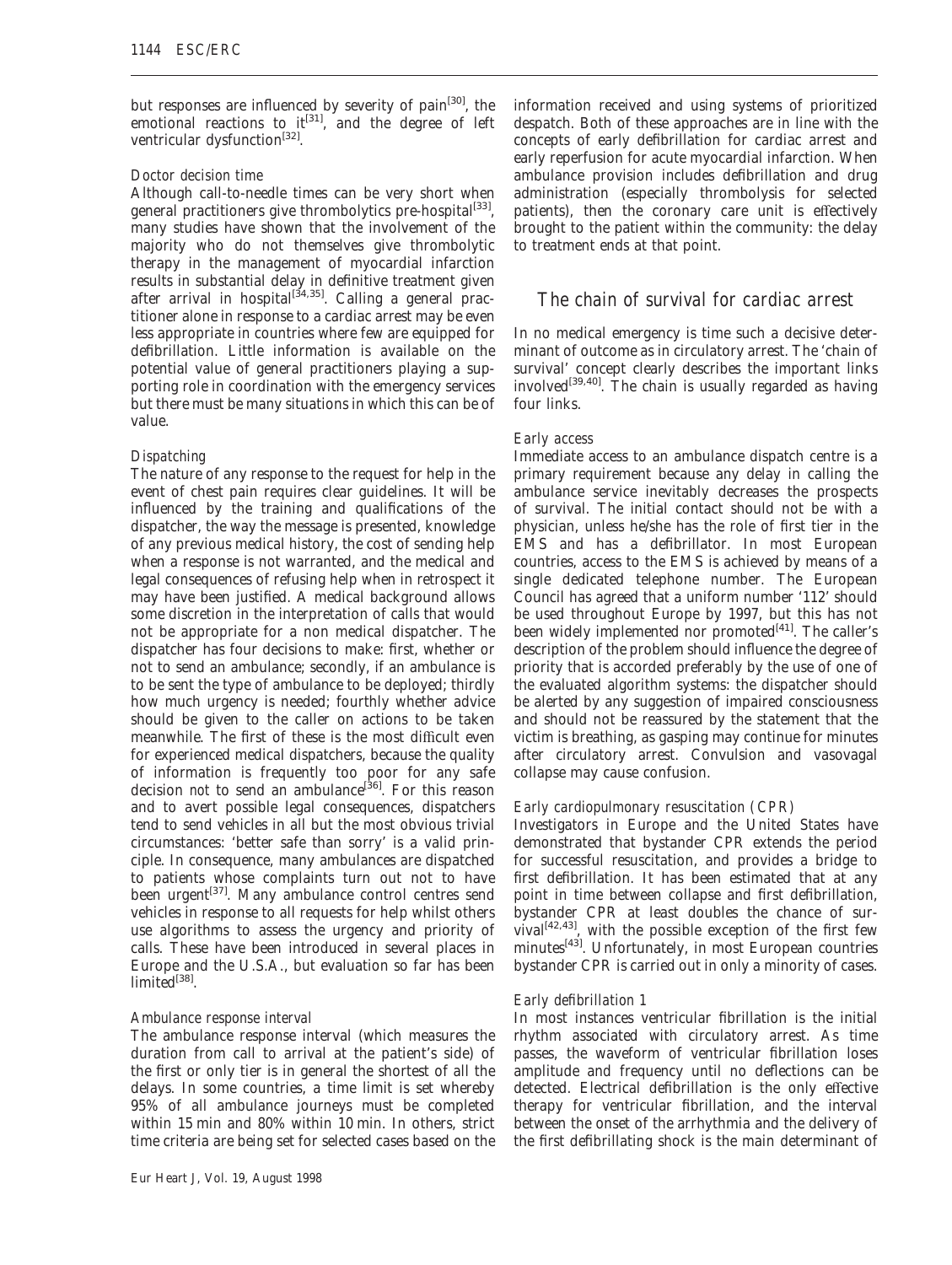successful defibrillation and survival. The possibility of successful defibrillation decreases by more than 5% per minute from the time of collapse. To achieve early defibrillation, it is mandatory that people other than doctors be permitted to defibrillate. In particular, all first tier ambulances should be equipped with defibrillators, and ambulance personnel should be proficient in their use<sup>[44]</sup>. Non-medical ambulance personnel can be trained in defibrillation in as little as 8–10 h, provided they have good training in basic life support. The important goal of facilitating early defibrillation, with all emergency personnel responding to cardiac arrest being trained, equipped, and permitted to use the modest skill, is still to be widely implemented in most European countries.

#### *Early defibrillation 2. Automated external defibrillation*

The automated external defibrillator (AED) can be employed by persons with a limited training targeted to use of the equipment, but without sufficient knowledge for a reliable diagnosis of ventricular fibrillation<sup>[45]</sup>. This makes it possible to bring the defibrillator to locations with large crowds such as stadiums, airports, shopping malls, and railway stations, where trained first aid personnel can employ them rapidly and in locations where EMS intervention is almost impossible such as airplanes or cruise ships.

### *Early defibrillation 3. Immediate defibrillation by first responders*

Because a considerable time may elapse between the onset of ventricular fibrillation (VF) and the arrival of the emergency medical services, immediate defibrillation by individuals who can be classed as 'first responders' may implement the ideal of early defibrillation<sup>[46]</sup>. A first responder may be defined as a trained individual acting independently but within a physician-controlled system. The availability of AEDs makes first responder defibrillation a practicable option. Target groups to deliver immediate defibrillation with an AED could include firefighters<sup>[46]</sup>, police and security personnel<sup>[47]</sup>, lifeguards, and flight attendants<sup>[48]</sup>. Every working day these personnel encounter many members of the public at risk from heart attacks. Although immediate defibrillation by first responders is the logical step after implementation of defibrillation by ambulance personnel, at present no conclusive evidence can show that bystander defibrillation significantly increases survival rates. A few cases of successful defibrillation in-flight and in a railway station have been recorded, and it has been demonstrated that even small differences in call-to-shock time achieved by equipping policemen with defibrillators are critical determinants in the restoration of spontaneous circulation and discharge alive from the hospital<sup>[47]</sup>. Implementation of programmes for first responder defibrillation should be carefully planned and critically evaluated before wide ranging recommendations can be made. Nevertheless, a recent advisory statement of the International Liaison Committee on Resuscitation (ILCOR) clearly advocates this approach $[49]$ .

### *Early advanced care*

In many instances, CPR and defibrillation alone do not achieve or sustain resuscitation, and advanced cardiac life support is necessary further to improve the prospect of survival. In some systems, endotracheal intubation and intravenous medication are not provided out of hospital, while in others advanced life support is available from the first tier of the ambulance service, or more commonly by a second tier. Transportation to the hospital intensive care unit should not be allowed to interrupt appropriate advanced care.

### *Emergency medical systems in Europe*

There is a wide variety of emergency medical systems:

• 1-tier systems delivering only basic life support (BLS) by an emergency medical technician (EMT) • 1-tier systems delivering BLS and defibrillation by an emergency medical technician–defibrillation (EMT–D) • 1-tier systems delivering BLS and advanced life support (ALS) by paramedics, doctors and/or nurses • 2-tier systems delivering BLS followed by ALS by doctors, paramedics and/or nurses

• 2-tier systems delivering BLS and defibrillation, followed by ALS by doctors, paramedics and/or nurses

The structure and organization of the emergency medical systems in European countries is summarized in Table 2. In the majority of European countries, doctors have an active role in pre-hospital emergency medical care as part of the first or of the second tier. In England and Wales all emergency ambulances have at least one paramedic, whilst in parts of Scandinavia paramedics serve as members of the second tier. An experienced nurse is part of the crew of every ambulance in the Netherlands. The availability of physicians in the field may be the reason for the legislation delaying the implementation of defibrillation by ambulance personnel in too many countries, yet this practice may still improve the prospects of early defibrillation. The wisdom of such legislation must therefore be questioned.

Some of the wide variety of approaches and organizations are better suited than others for responding to circulatory arrest (Table 2). When a two-tiered system exists, the training level of the first responding ambulance personnel may not permit recognition of ventricular fibrillation and subsequent defibrillation. In this situation the time taken for arrival of the second tier causes an unacceptable delay. Two solutions should be considered: either improve the training of first responders to enable them to diagnose and treat ventricular fibrillation and carry out defibrillation $[44]$ , or introduce automated external defibrillators (AED) within the first tier. The latter solution has been evaluated and proved successful<sup>[50]</sup> and with recent models easier to use and safe<sup>[46]</sup>. The situation is least favourable if a single-tier system exists without the possibility of pre-hospital defibrillation: this must be a priority for change. Best performance, in terms of survival, has been achieved by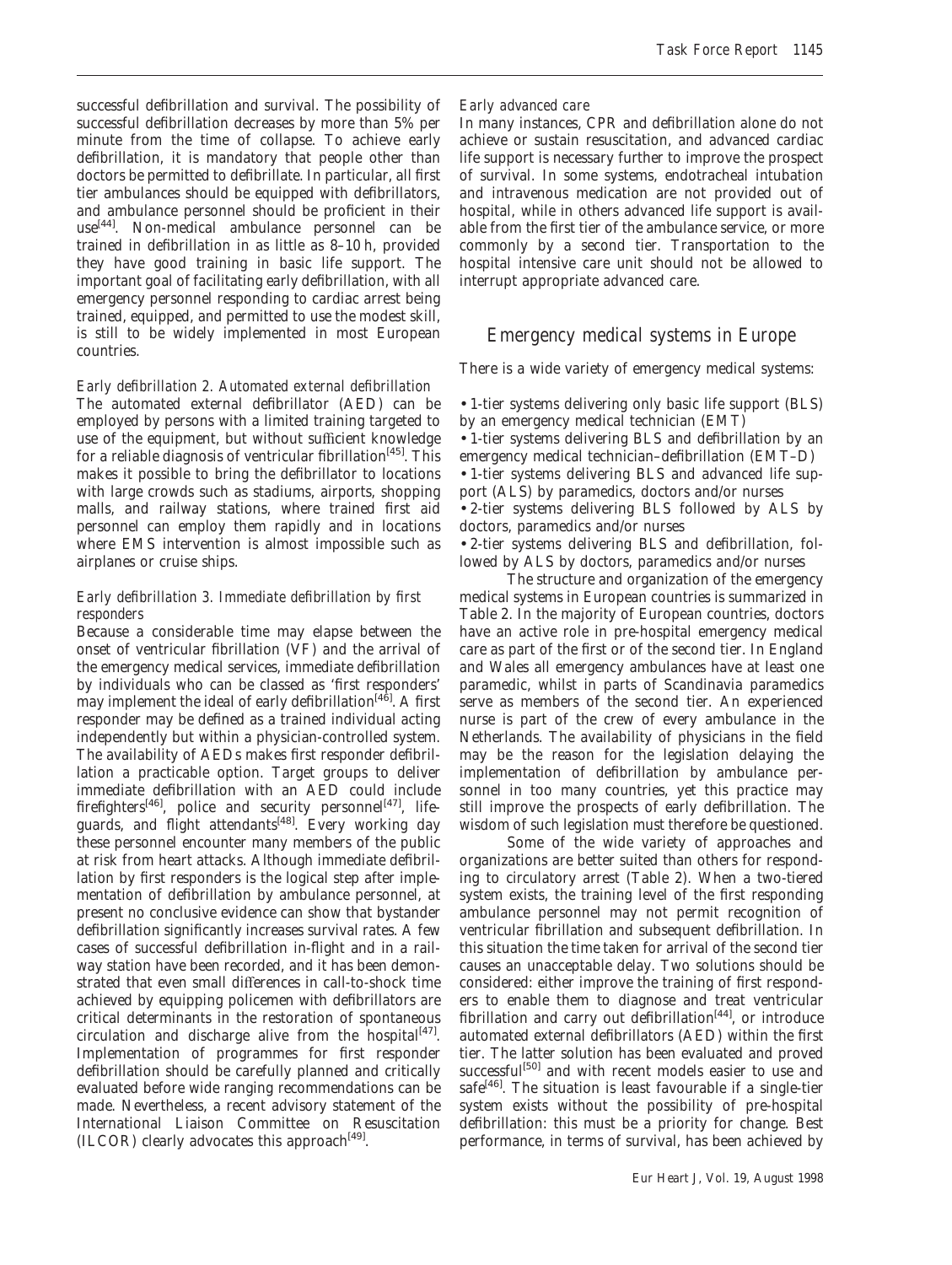| Country            | 1st tier      | 2nd tier | Emergency<br>phone | Who is allowed to defibrillate |
|--------------------|---------------|----------|--------------------|--------------------------------|
| Austria            | emt           | md       | 144                | md, $emt(*)$                   |
| <b>Belgium</b>     | $emt-(d)$     | md       | 100                | md, rn, emt-d                  |
| <b>Bulgaria</b>    | md            | md       | 150                | members of resuscitation team  |
| Croatia            | md            |          | 94                 | md                             |
| Czechia            | emt           | md       | 155                | md, pm                         |
| Denmark            | $emt-(d)$     | (pm)     | 112                | dr. rn. emt-d                  |
| Finland            | $emt-(d)$     | md       | 112                | everybody trained              |
| France             | emt           | md       | 15                 | md, rn, emt-d                  |
| Germany            | emt-paramedic | md       | 112                | md, pm                         |
| Greece             | emt           |          | 166                | md                             |
| Hungary            | $emt-(d)$     | rm/md    | 104                | md, pm, emt-d                  |
| <b>Iceland</b>     | $emt-(d)$     | md       | 0112               | md, $emt(*)$                   |
| Ireland            | emt           |          | 999                | md, rn, pm                     |
| Italy              | emt           | (md)     | 118                | md. rn                         |
| <b>Netherlands</b> | rn            |          | $06-11$            | md, rn                         |
| Norway             | emt-d         | md/pm    | 113                | $md +$ assistant in function   |
| Poland             | md            | md       | 999                | md, $emt(*)$                   |
| Portugal           | md            |          | 115                | md, $emt(*)$                   |
| Romania            | rm/md         | md       | 06                 | md. rn                         |
| Russia             | md            |          | 03                 | md/representative              |
| Slovakia           | md/pm/rn      | md       | 155                | md, rn, emt-d, pm              |
| Slovenia           | md            |          | 94                 | md. rn. emt-d                  |
| Spain              | emt/m/md      |          | 061                | md, rn no law                  |
| Sweden             | emt-d         | pm       | 112                | md, rn, emt-d                  |
| Switzerland        | emt           | (md)     | 114                | md, rn, pm                     |
| Turkey             | md            |          | 118                | md                             |
| U.K.               | $emt-(d)$     | (pm)     | 999                | no law                         |
| Yugoslavia         | md            | md       | 94                 | md, rn, emt                    |

*Table 2 EMS system in European countries*

md=medical doctor; rn=nurse; pm=paramedic; emt=emergency medical team; emt-d=emergency medical technician qualified for use of AED; Abbreviations between brackets indicate local variations in the country; (\*) in presence of a doctor. For credential to defibrillate, the minimum training level is mentioned.

two-tiered systems with AED availability in the first tier, and well trained paramedics or emergency physicians in the second tier $^{[51]}$ .

# *Legislation relating to basic life support and defibrillation*

For historical, organizational, and political reasons, legislation relating to resuscitation and defibrillation varies greatly within European countries. Information about legal regulations was collected from 28 European countries. Throughout most of Europe, providing CPR when indicated is an intrinsic part of the duties of all who respond to cardiac arrests as members of the emergency system. In virtually all European countries, every health care provider and everyone who has been trained in CPR has a moral and sometimes a legal obligation to offer help, according to the legislation relating to 'non-assistance to endangered persons'. The Belgian law is cited as an example, but other countries have similar legislation<sup>[52]</sup>. In 21 of the 28 countries that were surveyed, anyone (or anyone who has been instructed) is permitted or at least not forbidden to initiate CPR.

In the majority of European countries, defibrillation is considered to be a medical procedure. This is a reflection of the historical and continuing involvement of doctors in out-of-hospital emergencies and disasters. Delegation to non-medically qualified personnel of acts that are usually performed by doctors is, however, legally possible in many European countries if a doctor is not immediately available. In countries where historically only ambulancemen and paramedics are present in the field, the implementation of early defibrillation by ambulancemen has been readily accepted. In countries where a medical presence is common in the second or even the first tier, the introduction of defibrillation by first attending ambulancemen has progressed slowly. In two of 28 countries the law restricts the act of defibrillation exclusively to doctors. In four countries defibrillation can be delegated only to nurses. In another four countries, ambulance personnel are allowed to defibrillate only in the presence of a doctor. In 16 of 28 countries, defibrillation can legally be delegated to nurses, paramedics, or qualified health care professionals. Two countries have no legal restrictions relating to defibrillation. Thus in at least 10 European countries the law is an obstacle for nationwide implementation of AED programmes by non-physicians.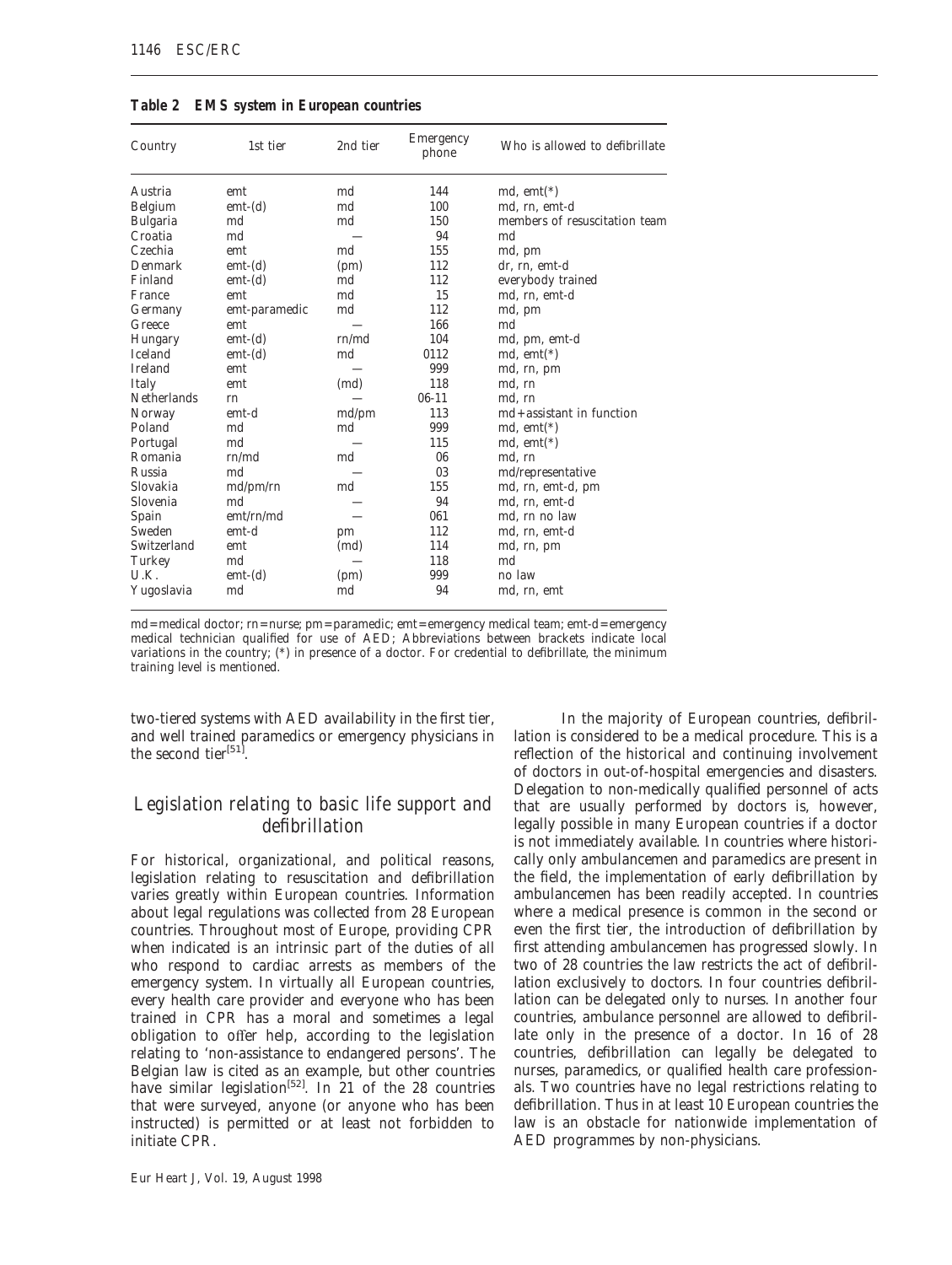# *Other approaches for improving access and decreasing delay*

#### *Priority access for high risk patients*

Besides improving existing facilities, some new approaches have been adopted to improve access and early treatment for patients with acute cardiac symptoms or circulatory arrest. Rapid access to the system for selected high risk patients (mostly with previous myocardial infarction) has been reported<sup>[53]</sup>. Not only may immediate access be ensured, but also arrhythmia analysis can be performed and treatment advised if appropriate. Specialized centres can offer direct access to dispatchers who can draw on computerised histories of their patients and can also compare electrocardiograms transmitted by patients with reference electrocardiograms on file. Results suggest a reduction of the median interval between onset of symptoms and arrival in hospital to 1 h for patients in the system compared with 3 h for the general population and also an improvement in 1-year post infarction mortality. Controlled scientific evaluation of this concept is not yet available, however.

#### *Telephone CPR*

The outcome of resuscitation is consistently better if basic life support is started by bystanders. Currently this is not performed in the majority of cases of circulatory arrest, partly because of ignorance and lack of confidence and training. Telephone guided CPR by people who have had no previous training has proved feasible<sup>[54]</sup>, and evidence of its efficacy is suggestive though not yet convincingly established<sup>[55]</sup>. The technique requires intensive training of dispatchers who must use strict protocols.

# **Pre-hospital triage of patients with acute coronary syndromes and arrangements for care**

The recognition that recent chest pain is likely to have a cardiac origin always has therapeutic implications, but this is of special importance with evolving myocardial infarction which requires immediate assessment. The diagnosis of acute myocardial infarction becomes certain only with the passage of time, depending on the patient's developing history, the evolution of abnormalities on the ECG, and a characteristic rise and fall of biochemical markers of myocardial damage. Pre-hospital prediction of the final diagnosis is based only on a snapshot of the clinical history and a single ECG recording, but can be reasonably accurate. With clinical assessment alone, the diagnostic accuracy of experienced clinicians is about  $75\%$ <sup>[56]</sup>. With the addition of the ECG, accuracy may be increased to 90-95%[57,58].

# *Pre-hospital triage for reperfusion therapy in evolving myocardial infarction*

The decision to start thrombolysis or refer a patient for primary angioplasty is made by an integrated evaluation of the history, physical examination, an ECG, and a careful consideration of the risks and benefits of treatment. Making such a decision takes time, so for the majority of cases without special diagnostic difficulty clinical assessment must be carried out only once and by the person making the therapeutic decision. In the most efficient systems this role is undertaken by an appropriately trained physician who arrives with the ambulance. Where patients are seen before hospital admission by medical personnel who are unable to make such decisions, much time may be lost by carrying out a full clinical assessment which is repeated later. Rapid triage requiring urgent treatment rather than precise diagnosis should be the aim under these circumstances, including a decision — where facilities permit — on whether the patient should be taken directly to a specialised cardiac unit or to the emergency department. The most important guide is a 12-lead ECG.

# *The electrocardiogram (ECG) for pre-hospital triage and treatment*

At present, many ambulance systems cannot record, interpret, or transmit a 12-lead ECG, but the importance of these facilities should not be overlooked. Several different methods may be used.

### *Telephonic ECG transmission*

Ideally an ECG will be recorded and interpreted on site shortly after the first contact with the patient. In the absence of a system for immediate ECG interpretation, the tracing may be transmitted to a hospital for interpretation by a physician<sup>[59]</sup>. This must be accomplished with speed and without loss of quality. High quality transfer may be possible with standard telephone lines or digitised networks for computerized communication. Mobile phones have been used but the results with analogue systems may not be reliable<sup>[60]</sup>. It should be noted that digital mobile telephone networks use compression algorithms that may significantly distort the ECG signal. The reliability of this system has not yet been fully established. Telephone transmission is unlikely to be appropriate in urban areas because some delay is almost inevitable.

### *Computerized ECG interpretation*

Most of the computerized interpretation algorithms have been developed for standard 12-lead ECGs in non acute settings: the sensitivity of the algorithms may be too high for pre-hospital use. The purpose of prehospital ECG interpretation is to identify relatively obvious infarction. In the pre-hospital setting diagnostic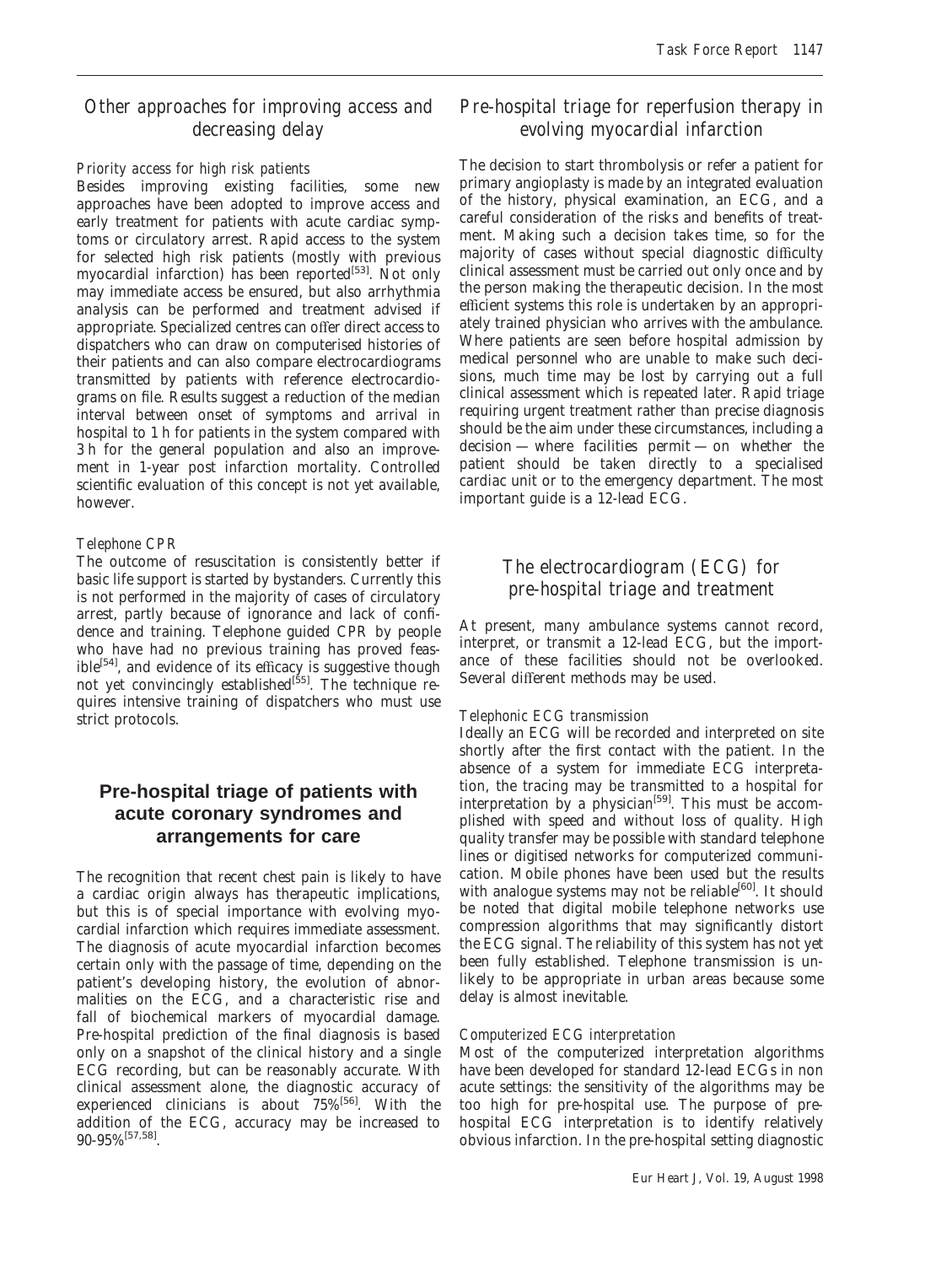algorithms should have lower sensitivity and good specificity to reduce the risk of inappropriate thrombolysis.

# *Personnel providing pre-hospital thrombolysis*

Ideally, thrombolytic treatment should be given at the first opportunity, by the first qualified person to see the patient, whether this be before or after hospital admission. Personnel providing pre-hospital thrombolysis should be trained in all aspects of the diagnosis and treatment of myocardial infarction. Physicians giving thrombolysis may be cardiologists, internists, emergency physicians, intensivists from a hospital base, or community based general practitioners. In countries that do not have doctors on ambulances, non-physician personnel giving thrombolysis pre-hospital may include paramedics and nurses trained in coronary care, but only if appreciable delay will be averted thereby, and then only for cases in whom indications are unequivocal. It is axiomatic — yet still needs to be stressed — that the final responsibility for vicarious judgements on thrombolysis must remain with the physicians responsible for ambulance care, and that all implications be carefully considered in the light of local needs, practice, and sentiment.

According to the extent of their experience and training, qualified physicians do routinely exercise clinical judgement in the many cases of suspected acute myocardial infarction where the diagnosis is uncertain or relative contraindications are present. The existence of conventional protocols for thrombolytic therapy should not necessarily override a physician's decision in these difficult cases. Due allowance must always be made for clinical skills; indeed survival has been shown to be related to the experience of the physician in charge<sup>[61]</sup>. Non-medically qualified personnel on the other hand should not carry this responsibility; for them protocols must be rigid enough effectively to replace clinical judgement.

# *Transporting patients with acute coronary syndromes to hospital*

Although little documentation exist on the subject, we make the following recommendations for the transport of patients suffering from heart attacks.

### *Mode of transportation*

All patients with chest pain due to a possible heart attack should be treated as stretcher cases. The position on the stretcher should be determined by what is most comfortable for the patient, but we recommend 40° elevation of the head end of the stretcher as a starting point. Peripheral intravenous access should be achieved at the outset.

### *Speed of transportation*

These patients should be transported to hospital as rapidly as prudence permits but haste must not add to

discomfort or anxiety levels. All patients given prehospital thrombolysis should be handled very carefully, and it is especially important to protect the head.

### *Emergency equipment*

In addition to appropriate ECG equipment, all emergency ambulances used for transporting patients with acute heart attacks should have a defibrillator (manual or AED) and other conventional resuscitation equipment which must be available and ready for use at all times. The personnel staffing the ambulances should be competent in its use. Monitoring of the cardiac rhythm is mandatory but must not replace continuous clinical assessment. Pulse oximetry may give valuable information. Automatic monitoring of blood pressure may also be useful. All emergency ambulances must be equipped with oxygen delivering systems.

### *Choice of hospitals for heart attack victims*

Patients suspected of having a myocardial infarction should be taken to a hospital that is adequately equipped and staffed for diagnosis, monitoring, and reperfusion therapy: it will not necessarily be the nearest. Some consideration has to be given to distance, however, because the time taken before definitive treatment is given should generally not exceed 60 min from the time the ambulance is alerted. If this time is expected to be exceeded, pre-hospital thrombolysis should be considered (see section on Reperfusion therapy).

### *Report from the ambulance to the receiving hospital*

Hospitals should be alerted to the impending arrival of patients with suspected myocardial infarction<sup>[63]</sup> because of the need to shorten door to needle time if thrombolysis has not been given in the pre-hospital phase or if preparations have to be made for primary angioplasty. Ambulance crews should state the expected time of arrival and also give accurate information on patients' condition including severity of pain, haemodynamic status, cardiac rhythm, and ECG findings.

### *Staffing of ambulances*

All emergency ambulances should be manned by at least two and ideally three persons qualified to carry out the treatment recommendations.

# *The hospital interface for acute coronary syndromes*

The hospital interface must ensure continuity between the pre- and in-hospital management of patients with acute coronary syndromes. The in-hospital facilities for patients will usually dictate the nature and site of the interface. By whatever means patients are admitted, all diagnostic information obtained before presentation must be available to the receiving team to avoid unnecessary duplication of investigations and the inherent delay in therapeutic approaches.

# *Delays in hospital[62]*

*Door delays.*Registration procedures should not impede triage of the patient with suspected acute myocardial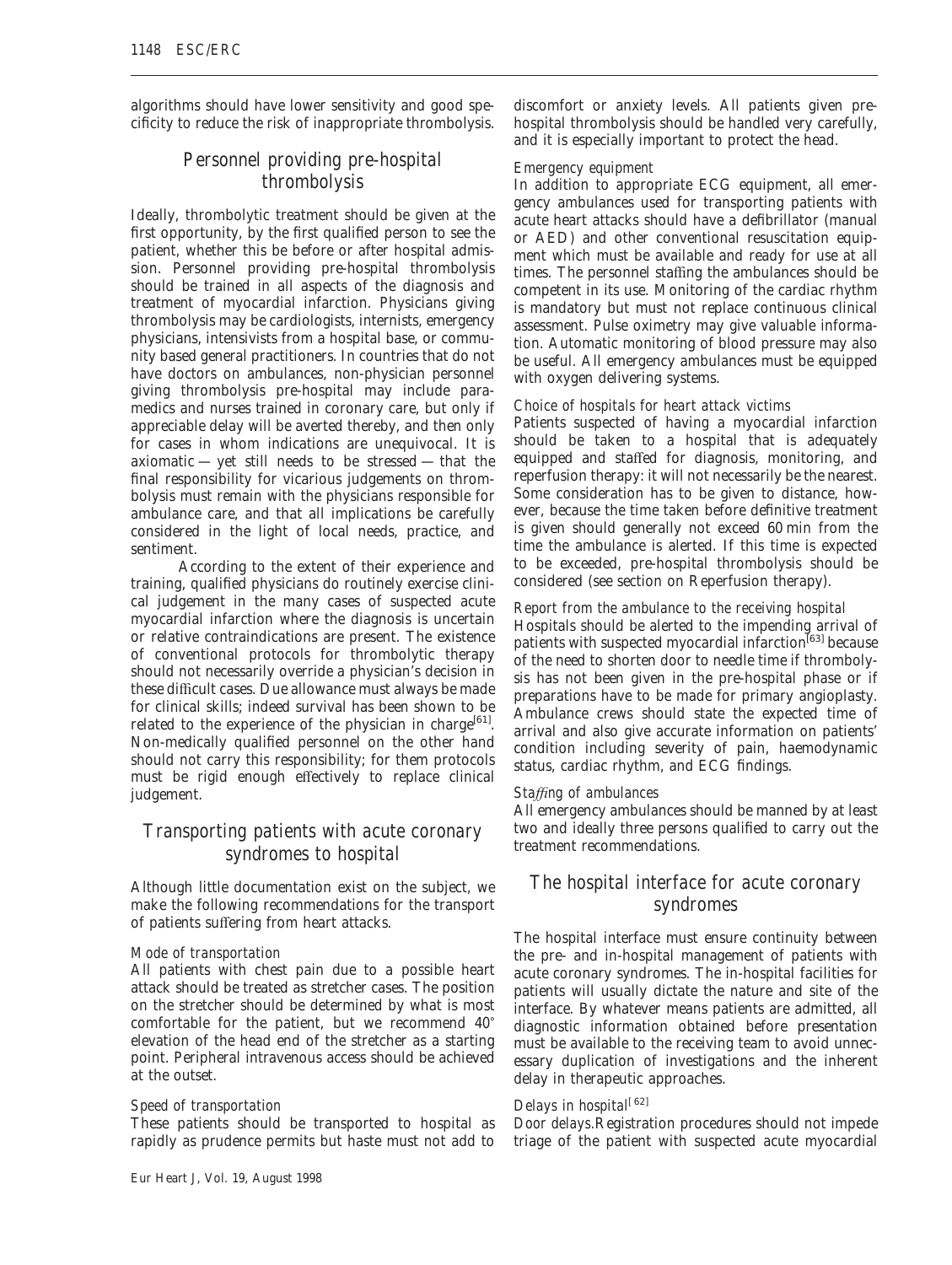infarction. It may be expedited by prior notification of the patient's arrival. Door-to-needle time may be shortened if intravenous (i.v.) cannulation and recording the ECG have already been carried out, and ECG monitoring electrodes have been attached before the patient reaches hospital, but no advantage is gained if door-toneedle time is reduced at a cost of a commensurate increase in patient-to-door time.

*Data delays.* A standing order should ensure that if an initial or follow up ECG is required, it can be recorded without individual permission being sought. An electrocardiograph and a competent operator should be available at all times. The result should be drawn to the attention of the physician in charge of the case immediately.

*Decision delays.* Protracted delays in reaching a therapeutic decision may occur if the patient's history is atypical, or if the ECG shows non-specific abnormalities, bundle branch block, or evidence of previous myocardial infarction. Much depends on the experience of the physician. Seeking a second opinion from a cardiologist may cause further delay. Some doubts can be resolved more rapidly by serial ECG recordings. Expert opinion is needed, however, if a choice is to be make between thrombolysis and primary angioplasty.

*Drug delays.* Thrombolytic therapy should be stored, prepared, and when appropriate initiated in the emergency department (see below).

The admission of all patients with chest pain directly to a cardiac (coronary) care unit (CCU) or intensive care unit (ICU) for evaluation is the preferred option. It is, however, beyond the practical capability of many units. Some patients are assessed in specific chest pain assessment areas, but most hospitals initially receive patients in an Emergency Department (ED) and subsequently arrange admission and transfer if appropriate. The time difference in achieving reperfusion therapy comparing admission to an ED with direct admission to a CCU/ICU may be as long as  $45 \text{ min}^{[63]}$ , but this is unnecessary and inexcusable. Patients should be moved from the ED to a dedicated cardiac care area within 20 min of arrival unless initiation of thrombolysis or other urgent treatment will be delayed thereby. The diagnostic and therapeutic resources of a CCU or ICU must always be immediately available to ensure smooth and rapid access to whatever procedures are needed and to avoid administrative delays.

All areas receiving patients with acute heart attacks must have a dedicated resuscitation room immediately available, with medical and nursing staff skilled in BLS and ALS. Availability of full resuscitation equipment and immediate defibrillation is mandatory. Appropriate treatment for pain, serious acute complications such as acute heart failure, and life-threatening arrhythmias must be at hand and ready for immediate use. External pacing should be available but the

limitations of the technique must be recognized by all with access to it[ $64$ ].

The potential role of an ED in 'protecting' CCU/ICU and in-patient facilities by screening and triaging patients with undiagnosed chest pain must be acknowledged. Over half of all patients presenting to an ED with chest pain may be discharged appropriately<sup>[65]</sup>. Many inner-city EDs see very large numbers of patients every day with a wide variety of emergency conditions. As a consequence patients requiring specific treatment such as thrombolysis may experience delay<sup>[66]</sup>. These delays are principally related to the time for triage, for obtaining and correctly interpreting the 12-lead ECG, and for obtaining cardiological or specialist involvement when this is required<sup>[34,67]</sup>. Where these problems exist, they must be recognized and steps taken to counter the delays as effectively as possible. Methods must be in place for audit of performance and regular rehearsal sessions.

For patients who do not have the advantage of pre-hospital thrombolysis, hospital delays may be of crucial importance especially if the interval from onset of symptoms to hospital presentation is short. 'Fast tracking' systems can be effective in reducing 'door-toneedle time' for patients who can be identified rapidly and unequivocally as being suitable for thrombolysis. These patients will have a clear cut clinical history and ECG changes diagnostic of acute infarction<sup>[68]</sup>. Selection of suitable patients without contraindications can be made reliably and with acceptable safety without specialist involvement or knowledge using a small set of prepared questions[69]. If immediate transfer to the CCU/ICU is not possible and PTCA is not an option, then thrombolysis can be initiated in the ED by specialist teams or in the absence of contraindications by ED staff working to agreed protocols. Bolus administration of thrombolytic agents can simplify procedures in these situations, but irrespective of the system used, a 'doorto-needle time' of less than 30 min is a realistic target. If the average time is longer for patients without important contraindications the system should be examined and improved.

Unfortunately, not all patients with infarction fall into a fast-track category that gives no diagnostic difficulty. Clinical algorithms to improve diagnostic accuracy in doubtful cases have, however, proven unreliable and unwieldy<sup>[70–72]</sup>. The single most useful screening investigation remains a good quality 12-lead ECG, but its limitations must be recognized. Whilst about 80% of patients with acute infarction have an ECG at presentation that is clearly abnormal<sup>[73]</sup>, in a proportion the changes are subtle and non diagnostic. Confirmation of the diagnosis may require time, but where suspicion is high, repeat ECGs should be taken at intervals of no more than 10 min for the first 30 min. For the minority of cases in which junior medical staff experience difficulty in the interpretation of an ECG, direct transmission by electronic means for specialist interpretation can help. Fax machines may be useful for this purpose in the absence of a dedicated system $^{[74]}$ .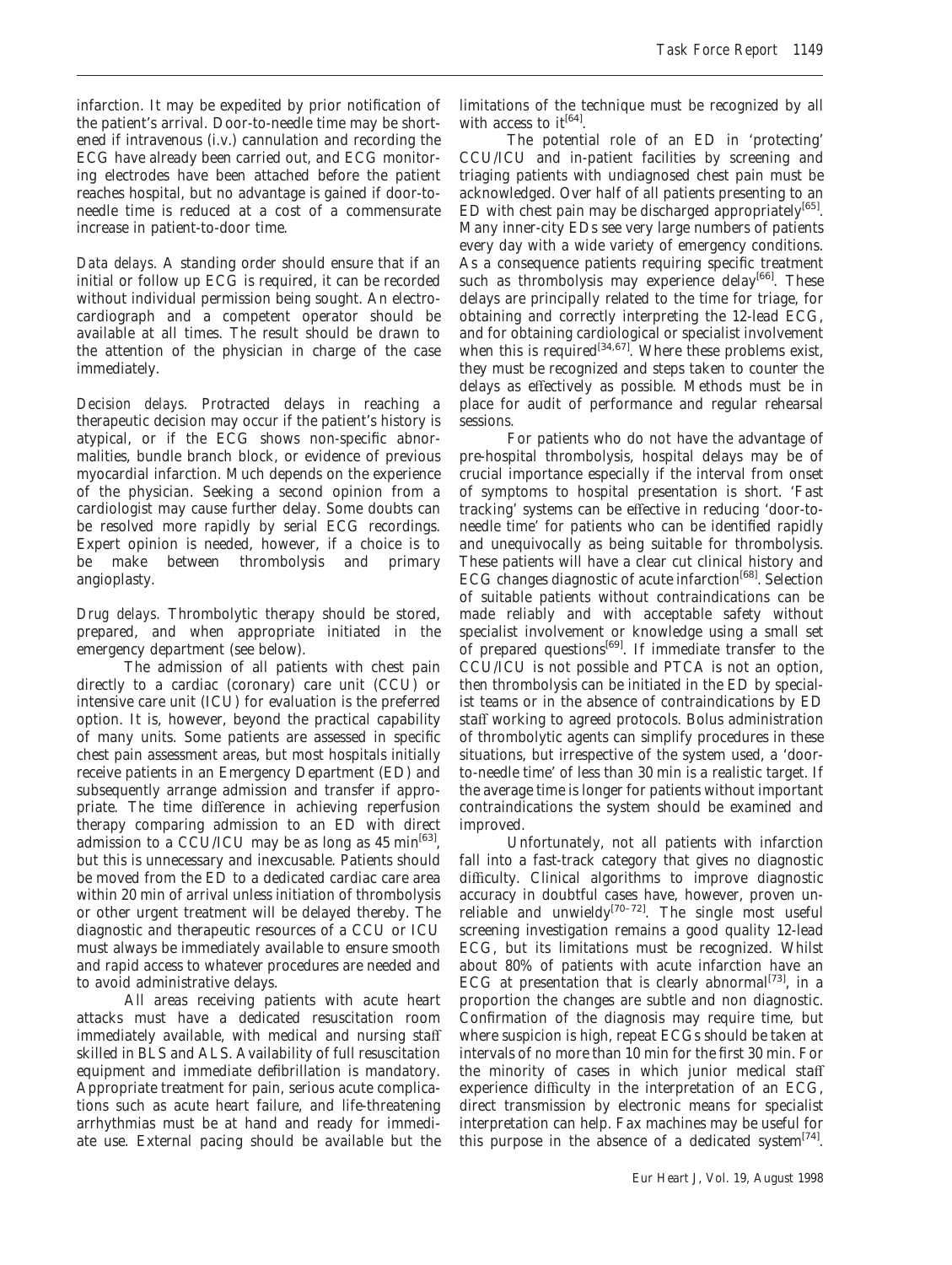Such measures are appropriate when there is a fear of clinical error; but measures to seek other opinions take time and must be avoided as far as possible.

# **Treatment of acute coronary syndromes in the pre-hospital phase**

# *General measures for patients without overt complications*

### *Pain relief*

Pain should be relieved as quickly as possible. This is a priority because pain will increase anxiety and the resulting sympathetic stimulation will aggravate myocardial ischaemia. Pain should therefore be controlled adequately as soon as possible. Opioids such as morphine (or diamorphine where its use is permitted) should be administered intravenously and titrated until pain is adequately relieved. Subcutaneous and intramuscular injections should be avoided. Nitrates and intravenous beta blockers that may be given for other reasons can contribute to pain relief by improving the underlying ischaemia. Anxiolytics — in particular benzodiazepines — may be given if anxiety is perceived as a major component of the patient's distress, although in most cases the euphoriant effect of an opioid will make this unnecessary.

### *Treatment of early nausea, vomiting, hypotension, and bradycardia*

These common features of the initial phase of acute heart attacks may be due to excess vagal tone and/or the side effects of analgesics, nitrates, and beta-blockers. Antiemetic drugs such as metoclopramide may be used to counter nausea and vomiting. Bradycardia (with or without hypotension) despite the relief of pain and nausea may be improved by the administration of atropine. Persisting hypotension is likely to reflect severe myocardial damage (see section on Cardiogenic shock).

### *Aspirin administration*

Aspirin significantly improves the prognosis of patients with suspected acute myocardial infarction or unstable angina<sup>[75]</sup>. The efficacy of aspirin in reducing cardiovascular death seems to be similar in patients treated early and late<sup>[76]</sup>. Thus aspirin (150 to 300 mg, preferably) should be given to all patients with acute coronary syndromes in the absence of clear contraindications irrespective of the delay between presumed onset of symptoms and first evaluation. Since antiplatelet activity may be obtained within 30 min<sup>[77]</sup> antithrombotic protection should not be delayed until arrival in hospital. Aspirin is simple to administer, it does not require specific monitoring, and as a single dose it is well tolerated. The additive effect of aspirin and fibrinolytics on cardiovascular mortality and the preventive effect of aspirin on the 'excess' of recurrence of myocardial infarction with thrombolysis was observed when aspirin

was given immediately before the infusion of fibrinolytic agents<sup>[76]</sup>. If fibrinolytic therapy is given in the pre-hospital phase aspirin should be administered concomitantly to help prevent early reocclusions.

### *Heparin administration*

Before the widespread use of fibrinolytics and aspirin, heparin was the reference anti-thrombotic treatment for the acute phase of myocardial infarction. A metaanalysis<sup>[78]</sup> reviewed the results of studies comparing heparin with control. In the absence of aspirin, results in favour of heparin were observed with respect to mortality, stroke, pulmonary embolism, and reinfarction. But the review of those trials in which heparin was evaluated in the presence of aspirin showed at best a modest effect for these endpoints with no benefit on stroke Moreover, the risk of major bleeding was significantly increased by 50%. Heparin as an adjunctive treatment to streptokinase and aspirin has not been shown to improve mortality in two large trials but it did increase the risk of bleeding<sup>[79,80]</sup>. Urokinase, tPA, and rPA are more effective in the presence of heparin, which is usually recommended as an adjuvant for these agents, but at present no convincing evidence exists for starting heparin in the pre-hospital phase even when fibrinolytics are prescribed, and caution is advised unless or until any added risk of intracerebral bleeding has been quantified.

### *Pre-hospital beta-blockade*

The efficacy of beta-blocking agents in preventing death and reinfarction after myocardial infarction is well established. Many trials and meta-analyses<sup>[81–84]</sup> have assessed the value of starting intravenous beta-blockade early after the onset of symptoms. A meta-analysis of the trials available to early  $1985^{[84]}$  showed a 13% reduction in total short term mortality (*P*<0·02), a 20% reduction in reinfarction (*P*<0·02), and a 15% reduction in ventricular fibrillation or cardiac arrest (*P*<0·05) and the two subsequent large trials<sup>[81,82]</sup> were consistent with this evidence. In addition, intravenous beta-blockade reduces ischaemic pain and tachyarrhythmias. Despite these results, experience of beta-blockade in the early phase of myocardial infarction is limited. No evidence of a mortality benefit from early beta-blockade as compared with delayed beta-blockade was seen in one randomized trial<sup>[85]</sup> but the study was not powered for showing differences in mortality. A significant reduction in reinfarction was observed, however. In general, use of the drugs with thrombolytics seems to be safe, and it is also feasible in the pre-hospital context $[86]$ . They may be considered for tachyarrhythmia or hypertension and as adjunctive therapy for pain relief. For routine use, however, the balance between potential benefit and possible side effects such as hypotension and bradycardia in patients who are also receiving fibrinolytics and/or nitrates should be considered very carefully. The task force consider there is no strong indication for systematic use of beta-blockade before hospital admission.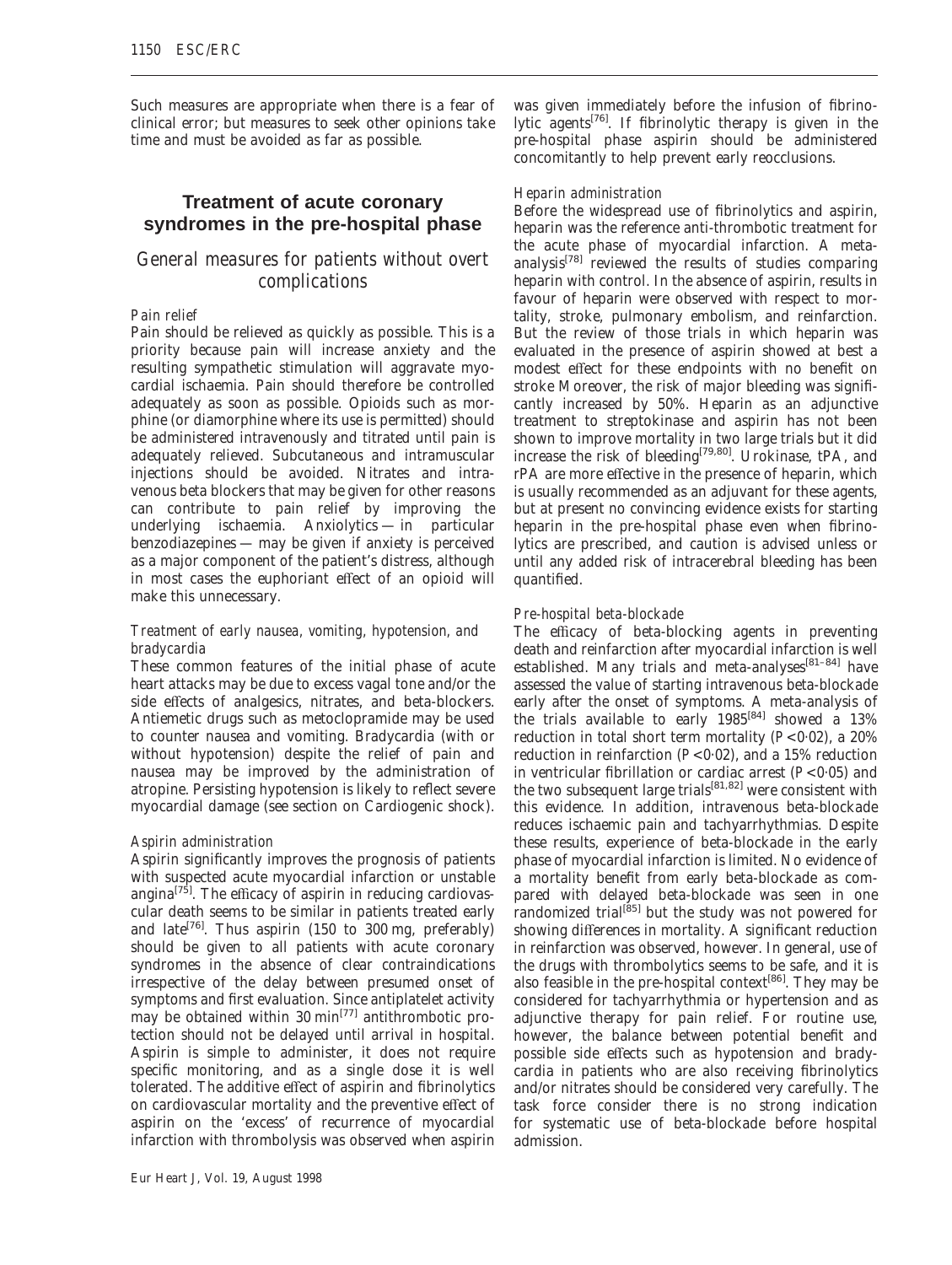### *Prophylactic use of oral or intravenous nitrates*

More than 80 000 patients with acute myocardial infarction have been involved in 22 studies comparing early intravenous or oral nitrates with control groups. Two large studies, GISSI-3<sup>[87]</sup> and ISIS  $4^{[88]}$ , contributed most of the patients and reported no mortality benefit. A meta-analysis[88] showed only a 5·5% reduction of mortality  $(P=0.03)$ . This translates into a saving of 3.8 deaths per 1000 treated. Whether this benefit is sufficient to justify routine use of nitrates is debatable, particularly with the added uncertainties of the pre-hospital phase. Nitrates may be deleterious in cases of right ventricular ischaemia or infarction which may complicate inferior left ventricular changes<sup>[89]</sup>. Persistent pain or the presence of heart failure may of course be valid indications for their use for patients with these specific conditions, but they are not at present recommended for routine administration.

### *Prophylactic use of ACE inhibitors*

Long term use of ACE inhibitors started a few days after myocardial infarction has been established as an effective treatment to reduce mortality and reinfarction in patients with clinical signs of heart failure or with an impaired ejection fraction<sup>[90]</sup>. Early treatment with ACE inhibitors is considered relatively safe<sup>[91]</sup>, although it increases the risk of hypotension, cardiogenic shock, and renal dysfunction[88]. Because of these side effects and of the lack of information on the early pre-hospital phase, the Task Force members cannot recommend the prophylactic pre-hospital use of ACE inhibitors.

### *Prophylactic use of antiarrhythmic therapy*

Lidocaine has been advocated to prevent ventricular fibrillation in patients with acute myocardial infarction. Several studies have been performed to test the efficacy of prophylactic lidocaine for this indication. Metaanalyses<sup>[92–94]</sup> have shown a reduction of approximately 35% in the incidence of ventricular fibrillation but also a non-significant trend to an increase in mortality. Studies restricted to the pre-hospital phase have included data on 7386 patients, but these have not provided any evidence for a reduction in mortality as a result of prophylactic antiarrhythmic therapy. One important point must be made: under the conditions of the trials, defibrillation was immediately available so that the reduction in the incidence of ventricular fibrillation would not have been expected to have been translated into a mortality benefit. Ventricular fibrillation that was not associated with lethal haemodynamic compromise should have been promptly reversed. No advantage could therefore be gained to balance any deleterious drug effects. This would not always be so in the prehospital phase: we have, however, no direct evidence of the benefit of prophylactic lidocaine when defibrillation is not an immediate therapeutic option. With current knowledge routine use of lidocaine or other prophylactic antiarrhythmics in the pre-hospital phase cannot be recommended.

# *Reperfusion therapy*

### *Thrombolysis*

Thrombolytic therapy is beneficial by restoring patency of the infarct-related artery and improving the remodelling process, but the clinical benefit depends largely on how quickly and completely reperfusion is achieved.

*Hospital trials.* The Fibrinolytic Therapy Trialists' (FTT) Collaborative Group has reported an overview of nine randomized trials each of at least 1000 patients with suspected acute myocardial infarction in which fibrinolytic therapy has been compared with control or placebo<sup>[95]</sup>. For patients presenting with ST elevation or bundle branch block the mortality benefit was 30/1000 for those randomized 0–6 h, and 20/1000 for those randomized 7–12 h from onset. This treatment has been widely assimilated into hospital practice and its use over the past decade has been associated with a fall in hospital mortality<sup>[6]</sup>. The FTT overview, while confirming that earlier treatment is associated with greater benefit, suggested that the benefit of reducing delays to thrombolysis is relatively modest. The relationship between absolute mortality reduction and time of randomization was represented by a straight line with a negative slope of 1·6/1000/h and an intercept of 35/1000. The complex relationship between mortality reduction and time of administration of thrombolytic therapy may not, however, be represented accurately by a straight line<sup>[96]</sup>. A meta-analysis of 22 randomized trials of thrombolytic therapy with more than 100 patients has shown that a nonlinear benefit/time regression line provides the best fit to the data  $(Fig. 2)^{[13]}$ . The beginning of the benefit/time regression line is very steep, but there is a marked inflection at about 2 h. Both of these results were drawn from a post hoc analysis of non-randomized groups with different characteristics (for example age and severity of symptoms) and a reliable estimate of benefit as a function of delay cannot be established by this means. But there is no doubt that to reap the full benefit of thrombolytic therapy it has to be given as early as possible i.e. at the first opportunity in the community.

*Pre-hospital trials.* Retrospective analyses of placebo controlled trials of thrombolytic therapy given in hospital cannot tell us by how much the mortality rate would have been reduced had the same patients been given the treatment earlier. Neither can the additional benefit of pre-hospital thrombolysis be inferred from the gradient of the graph shown in Fig. 2. The benefit of earlier thrombolysis can be quantified only with a trial design in which patients are randomly allocated to receive thrombolytic therapy either on presentation in the community or alternatively after admission to hospital. The three largest randomized trials comparing pre-hospital with hospital thrombolysis are EMIP<sup>[57]</sup>  $(n=5469)$ , MITI<sup>[97]</sup> (n=360), and GREAT<sup>[56]</sup> (n=311). It should be noted that EMIP was terminated prematurely because of lack of funds, and neither MITI nor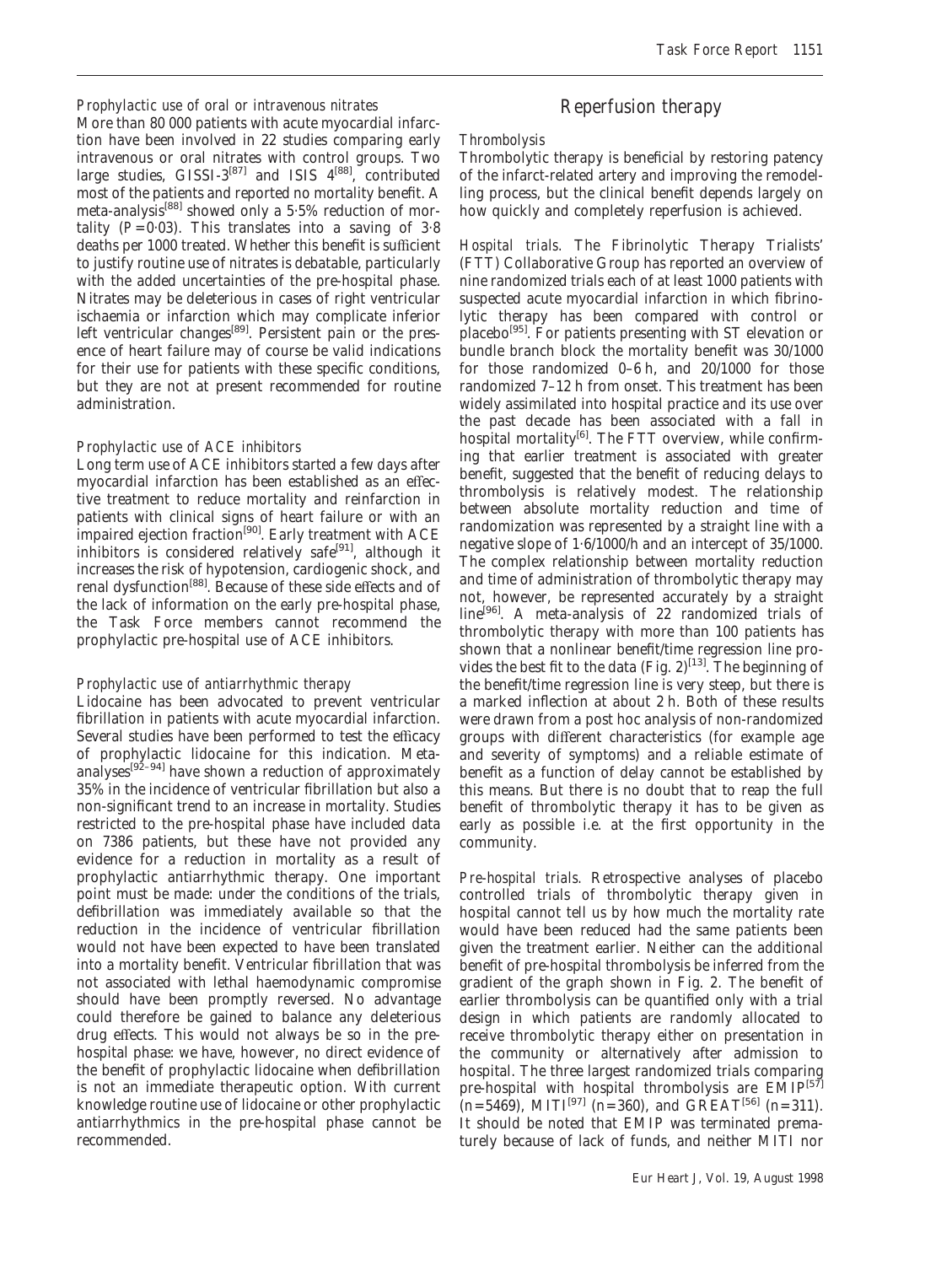

*Figure 2* **Absolute 35 day mortality reduction versus treatment delay. Regression equation reproduced from Boersma** *et al***. [13]. The linear regression line (broken) and non-linear (continuous) regression line are fitted to the data. The non-linear line provides the best fit. Small closed dots: information from trials included in FTT analysis. Open dots: information from additional trials. Small squares: data beyond scale of x/y cross. Black squares: average effects in six time-to-treatment groups.**

GREAT were designed as trials with a mortality endpoint. None of the trials of pre-hospital thrombolysis has individually shown a statistically significant mortality difference at one month by intention-to-treat analysis, but as well as being small there are practical and ethical constraints on the design and conduct of such trials which reduce their ability to achieve a statistically significant result. A meta-analysis of the three major pre-hospital trials with additional data from five smaller ones has, however, shown a significant mortality reduction with pre-hospital compared with hospital thrombolysis (*P*=0·002), with a benefit/time gradient at 35 days of 21 ( $\pm$  SE 6) per thousand per hour<sup>[13]</sup>. This is the best available estimate we have of the magnitude of the benefit of earlier thrombolysis, being derived from intention-to-treat analyses of appropriately designed trials. Early mortality is not the only consideration. Myocardial salvage and an important effect on remodelling may also reduce the tendency to subsequent heart failure. Follow-up of GREAT showed substantial deferred mortality benefit additional to that seen within the first month<sup>[98]</sup> whereas in MITI<sup>[99]</sup> prehospital thrombolysis showed no further influence on long-term mortality. With or without late benefit, the evidence from randomized clinical trials of pre-hospital thrombolysis is fully consistent with the large body of theoretical, experimental, and clinical evidence in favour of early thrombolysis.

*Implications of the benefit/time gradient of thrombolysis.* In terms of its potential for saving life, initiating thrombolytic therapy is as urgent as the treatment of cardiac

arrest<sup>[100]</sup>. Although time is more critical in the latter situation, similar mortality benefits may be expected if both strategies were optimized. As a general policy, treatment should be initiated on site if practicable, and by the first qualified person to see the patient. Thus, thrombolytic treatment should be given ideally in the pre-hospital phase. Where ambulance staffing arrangements have made this policy difficult to implement (for example in countries that do not regularly have doctors in ambulances) strategies should be sought urgently that will allow pre-hospital thrombolysis if the combined journey time and in-hospital delay is more than 60 min, or if the journey time is 30 min or more. In the latter case the overall time saving will usually be in excess of an hour because in-hospital delay, seldom less than 30 min, is also obviated. If thrombolytic therapy is not given pre-hospital, the goal should be to reperfuse the occluded artery as quickly as possible in hospital. In the absence of contraindications, any delay to the start of definitive therapy of more than 30 min calls for a critical examination of the system.

*Choice of thrombolytic agent for use pre-hospital.* Where pre-hospital thrombolysis is provided by hospital physicians travelling into the community in a mobile coronary care unit, the same drugs may be used as are given in hospital. The medical staff will have daily familiarity with their doses and administration. But where domiciliary thrombolysis is to be provided by general practitioners, each using this treatment only 3–4 times a year, convenience of administration and storage are important. For most general practitioners, the need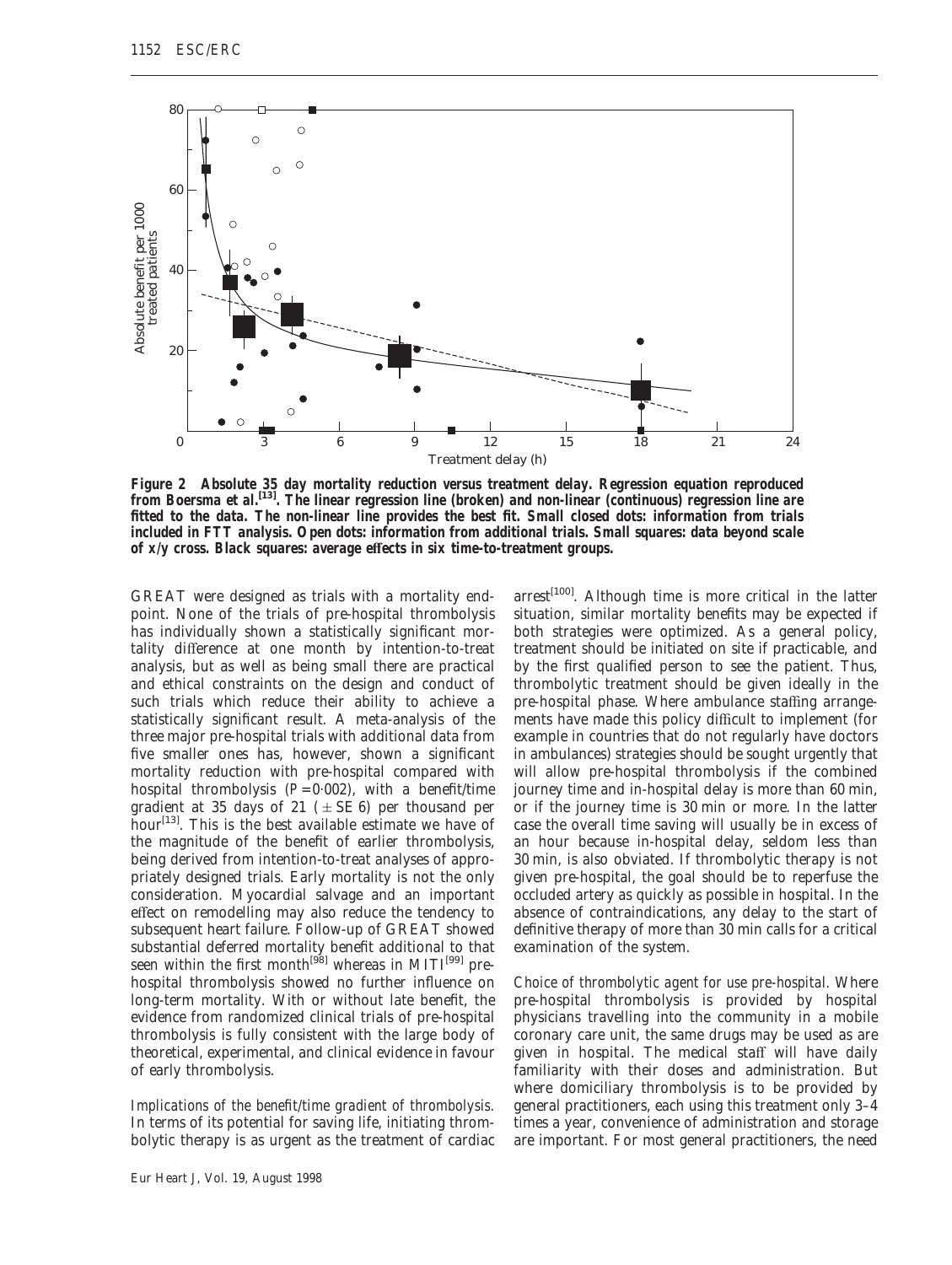for thrombolytic agents or heparin to be administered by slow infusion precludes their use in the community, and one of the agents that can be given by bolus injection deserve consideration.

### *Primary angioplasty*

Coronary flow is restored only after a delay following the administration of thrombolytic therapy, and in a substantial minority of patients flow may not be restored at all. Delays in achieving coronary reperfusion following drug therapy may be circumvented by the use of primary angioplasty, which may also be used for patients in whom thrombolytic therapy is contraindicated. Primary angioplasty yields higher coronary patency rates than thrombolytic therapy, and full patency is achieved immediately the angioplasty balloon is deflated following successful dilatation. But primary angioplasty is clearly a hospital procedure, and there is an unavoidable preliminary 'door-to-balloon' time. Clinical trials comparing primary angioplasty with hospital thrombolysis are encouraging $[101]$ , but the full benefits of angioplasty may not be well sustained<sup>[102]</sup>. To date, the only available evidence comparing pre-hospital thrombolysis with primary angioplasty has not shown any advantage with the interventionalist strategy<sup>[103]</sup> and there are no randomized trials. Early 'rescue' angioplasty has a role where reperfusion by thrombolysis has  $failed$ ,  $[104]$  but is often unsuccessful<sup> $[105]$ </sup>. In localities where both pre- hospital thrombolysis and angioplasty are available, local policies for the early management of patients with acute myocardial infarction should be followed.

# *Management of complications of acute coronary syndromes*

### *Arrhythmias*

Sustained arrhythmias occurring in the context of a myocardial infarction may have immediate or longer term prognostic implications. Not only should immediate treatment be considered, but adequate documentation should be achieved whenever it is possible to do so. Therefore a full 12-lead ECG should be recorded if facilities are available and if delay caused by registration will not compromise the safety of the patient. The European Resuscitation Council, after consultation with the European Society of Cardiology, has produced guidelines for the treatment of periarrest arrhythmias<sup>[106,107]</sup> that are potentially malignant but have not caused clinical circulatory arrest. The guidelines are presented as three algorithms: for bradyarrhythmias, for broad complex tachycardias which can be equated under emergency conditions to ventricular tachycardia unless there is good evidence to the contrary, and to narrow complex tachycardia which can be equated with supraventricular tachycardia including atrial fibrillation (Fig. 3). These guidelines are not intended to override expert assessment of situations that may be complex, but provide advice applicable for most situations.

*Bradyarrhythmias.* Generally the same principles apply for sinus bradycardia and for atrioventricular block. If a recognizable prelude to asystole is present (such as Mobitz II atrioventricular (AV) block, complete heart block with a wide QRS complex, or pauses of longer than 3 s) transvenous pacing is indicated. This is unlikely to be available in the pre-hospital phase but the perceived need may hasten hospital admission and lead meanwhile to the consideration of the use of atropine, chronotropic catecholamines, or external pacing if this is available. In the absence of any immediate threat of asystole, a heart rate that is unacceptably slow in absolute terms or too slow for the haemodynamic state of the patient (which may occur either as a complication of the infarction or as a side effect of drug treatment) will usually respond to atropine in a dose of  $500 \mu g$  to 3 mg. Sinus bradycardia or AV nodal block complicating inferior myocardial infarction may best be left untreated if well tolerated, and may even be advantageous in terms of tolerance to myocardial ischaemia. Bradycardia in the acute phase of chest pain may also respond to effective analgesia which can counteract excess vagal tone.

*Broad complex tachycardias.* Single premature ventricular beats generally require no treatment. Some prolonged or complex arrhythmias such as couplets, or runs of ventricular beats at a relatively slow rate are usually well tolerated and likewise do not require treatment. But if arrhythmias are severe enough to cause or exacerbate pain, hypotension, or heart failure, or are judged to be a possible prelude to ventricular fibrillation, they should be treated initially with lidocaine using an intravenous dose of 50 mg over 2 min repeated to a total dose of 200 mg. One important point should be made: complex ventricular arrhythmias complicating bradycardia should be treated by measures, such as atropine, designed to increase the basic rate, and not by antiarrhythmics. Suitable second line antiarrhythmics of class I or III depend in part on local availability and custom. Repeated administration of one or several antiarrhythmics should however be avoided as far as possible to avoid uncontrollable (and unforeseeable) unwanted effects such as depression of the myocardium or conducting system. Where several doses are needed, drugs with a short half life such as lidocaine or ajmaline may involve less hazard. Cardioversion in the absence of circulatory arrest is rarely indicated in the pre-hospital phase but severe haemodynamic compromise from rapid ventricular tachycardia should be treated by prompt electrical cardioversion after appropriate sedation.

*Narrow complex tachycardia.* Patients with well tolerated sinus tachycardia and normal or high blood pressure may not require specific treatment in the prehospital phase although beta-blockers should be considered (see section on Pre-hospital beta-blockade). Continuing pain or early heart failure must be excluded as a cause of sinus tachycardia. The most common narrow complex tachyarrhythmia after infarction is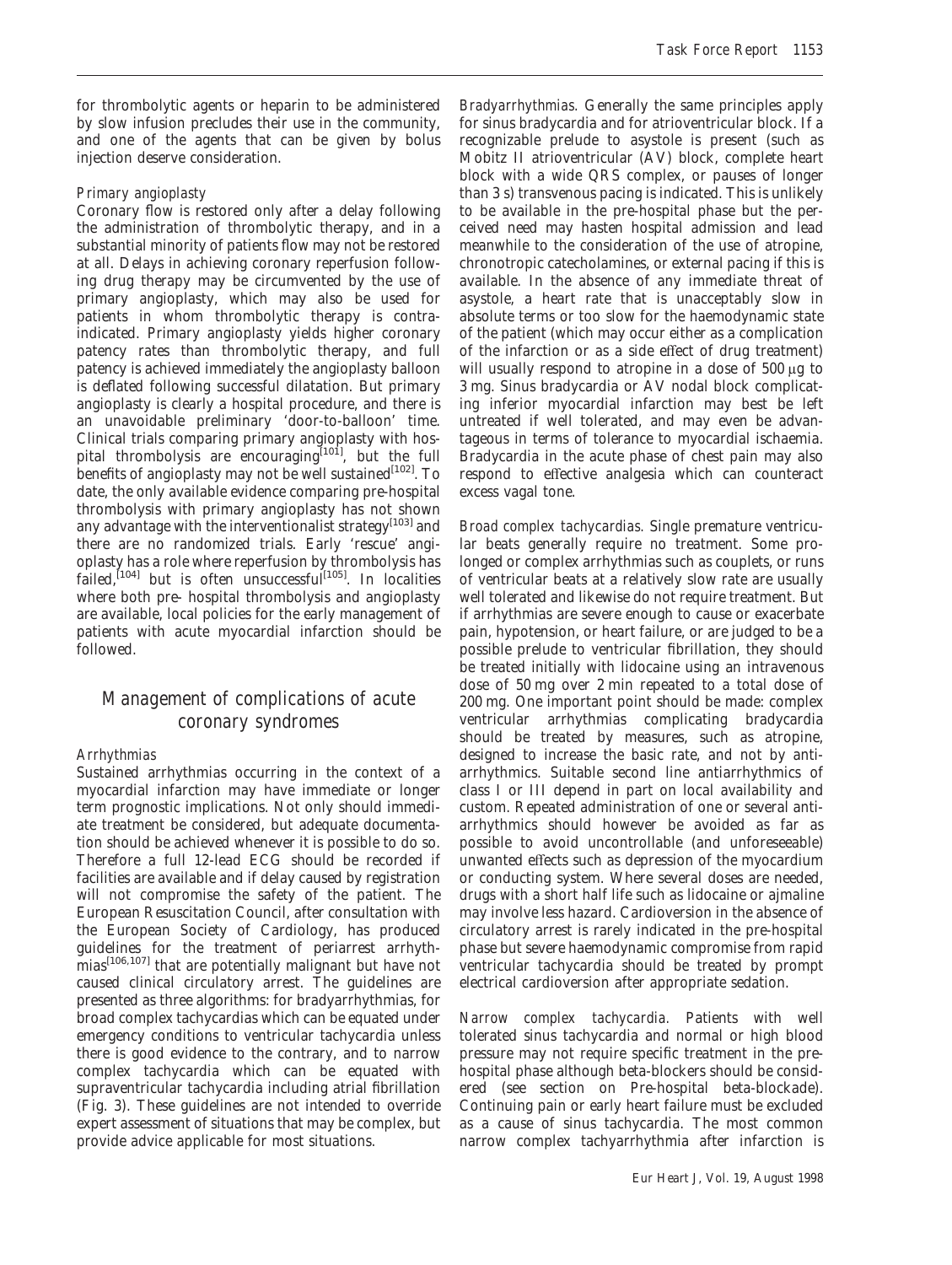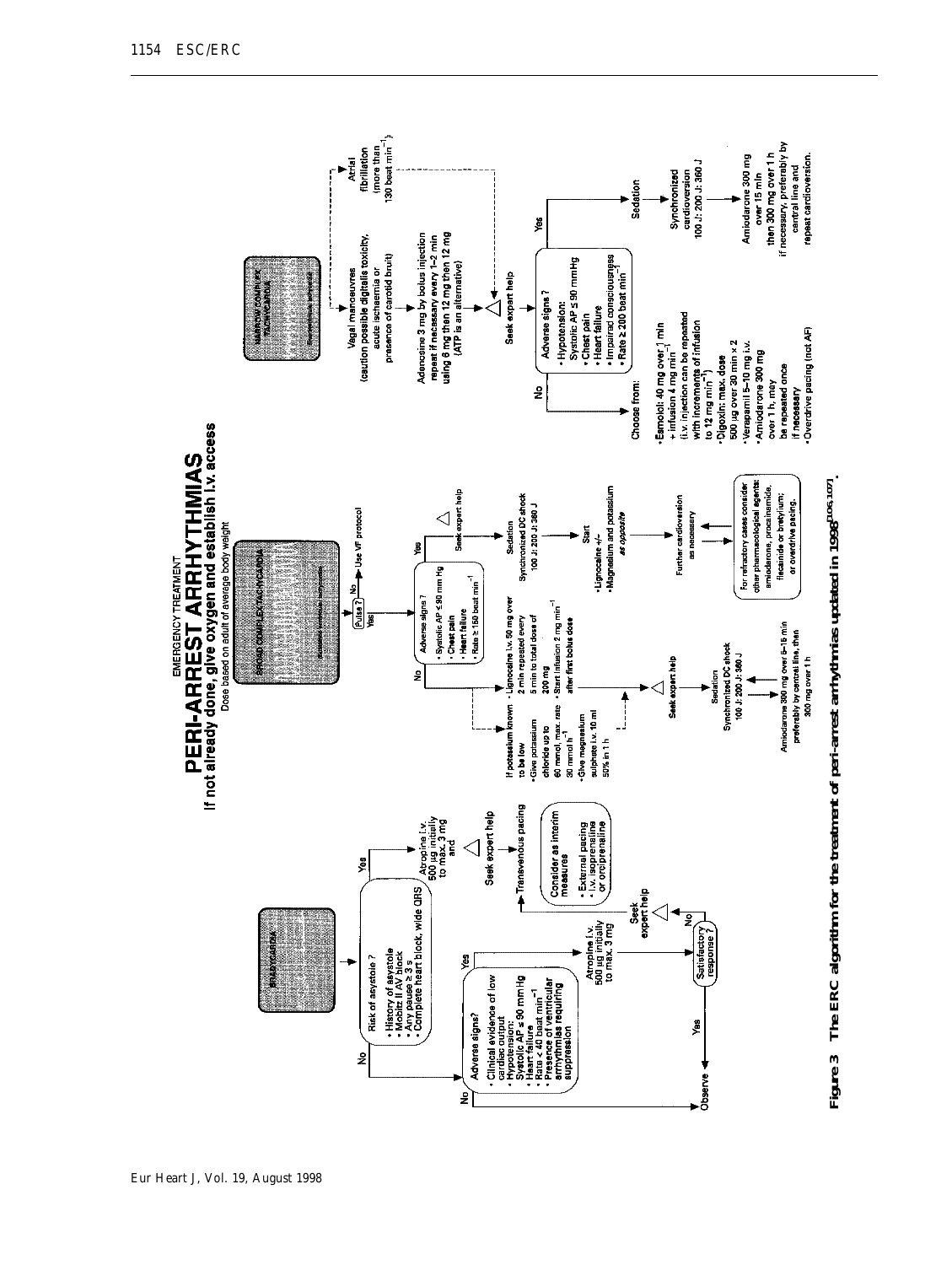atrial fibrillation. Urgent cardioversion is indicated In the presence of severe haemodynamic compromise and a heart rate exceeding about 130 per minute. In other cases, intravenous beta blockade (preferably with a short acting agent such as esmolol) may be useful. Diltiazem or amiodarone also have a role, but caution is needed in the presence of hypotension. Intravenous digoxin is likely to act too slowly to be appropriate in the pre-hospital phase. Paroxysmal supraventricular tachycardia is unusual as a complication of acute myocardial ischaemia, but if necessary adenosine as a bolus dose of 6 to 12 mg may be tried. Verapamil, diltiazem, or beta blockers are second line options.

#### *Acute heart failure*

All patients with left ventricular failure should receive oxygen by mask or intranasally. In these patients the following treatments can be considered either separately or in combination depending on the response of symptoms: diuretics such as intravenous furosemide, intravenous glyceryl trinitrate or isosorbide dinitrate<sup>[108]</sup>, or oral nitrates at doses sufficiently high to produce a vasodilating effect. These treatments may induce or potentiate hypotension and should be titrated accordingly. This is especially true for patients with higher degree AV block and/or right ventricular infarction. In refractory pulmonary oedema intubation and respirator treatment with positive end-expiratory airway pressure may be life-saving.

#### *Cardiogenic shock*

True cardiogenic shock should not be diagnosed until any important brady- or tachyarrhythmias or hypovolaemia that might be contributing to hypotension have been treated effectively. In patients with cardiogenic shock due to right ventricular infarction, volume augmentation is indicated using a test infusion limited to 200 ml of colloid. For other causes of cardiogenic shock, dopamine  $(2.5-5 \mu g \cdot kg^{-1} \cdot min^{-1})$  or dobutamine  $(4-20 \mu g \cdot \text{kg}^{-1} \cdot \text{min}^{-1})$  may be used alone or in combination with norepinephrine/noradrenaline (0·5–  $20 \mu$ g . min<sup>-1</sup>) or epinephrine/adrenaline (0.5–  $20 \mu g$ . min<sup>-1</sup>). (Note that the doses of epinephrine and norepinephrine are not quoted in relation to body weight.) Dopamine in higher doses transiently increases blood pressure at the cost of a rise in left atrial pressure and a fall in cardiac output $[109]$ .

### *Cardiac arrest*

Most cardiac arrests occur in the home with a relative within sight or sound. Rehabilitation programmes, sports groups for coronary patients, and self-help groups can help to train the families of heart attack victims who are at risk of further episodes, but motivation is often lacking. The partners of patients affected are often elderly, a group which is least likely to accept training<sup>[110]</sup>. Younger individuals, athletes, students, and members of organized groups are much more willing to

learn BLS techniques. The focus for offering training should therefore be directed to schools and other learning facilities, sports clubs, companies, or specific occupational groups, such as policemen, railway personnel, and public service drivers. Transport workers have a higher probability than most of witnessing a cardiac emergency. A 'cascade' principle will help those with most aptitude become trainers and instruct an appreciable proportion of the population. In some countries a first-aid course with BLS training is required for obtaining a driver's license, a practice strongly recommended.

Guidelines for BLS have been published by the major resuscitation councils including the  $ERC^{[111]}$ . A central problem in the performance of BLS is the aesthetic acceptability of mouth-to-mouth ventilation. The perception of risk of infection poses another barrier to acceptability. Until recently, the only other option was the mouth to nose method, which has similar aesthetic problems. BLS courses participants should be informed that the cardiac arrests they are most likely to witness will be in a close relative within the home. Mouth-to-mouth ventilation would almost always be acceptable in such cases.

Mouth to mouth ventilation is 'unphysiological' since the victim is ventilated with a hypoxic/hypercarbic gas mixture<sup>[112]</sup>. In addition it is often performed badly<sup>[113]</sup> but even then it may not be fruitless<sup>[43]</sup>. Sudden cardiac arrest is initiated by malignant ventricular arrhythmias in 80 to 90% of patients. In such cases there will be residual oxygen in the lungs and arterial system: a circulation may then help to support life for several critical minutes. Thus chest compression alone may increase the chance of survival even if ventilation is *not* performed. Animal experiments support this con $cept<sup>[114]</sup>$ . Without losing sight of the goal of optimum resuscitation<sup>[115]</sup>, it should be made clear in BLS teaching that even incomplete measures can contribute to the patient's survival chances<sup>[115]</sup>. This may be of special importance in communities where there is reluctance to use mouth to mouth ventilation because of the risk of  $inflection^{[116,117]}$ 

In some cases, the patient requires not only BLS and early defibrillation but also additional measures summarized under the term advanced life support (ALS). Standard guidelines on ALS have been set up and published by the European Resuscitation Council (ERC) the American Heart Association and other resuscitation councils (Fig.  $4$ )<sup>[118]</sup>. There are four major components as follows.

### *Defibrillation*

Defibrillation is the single most important intervention producing a successful outcome from sudden cardiac arrest. There are few studies on the optimal energies or waveform to use<sup>[119,120]</sup>. Current recommendations are for direct current (DC) shocks with a conventional damped sinusoidal waveform to be given with energies of 200 J for the first two shocks, and further ones at 360  $J^{[118]}$ . Emphasis on correct technique during defibrillation is crucial to maximize the chances of success<sup>[121]</sup>.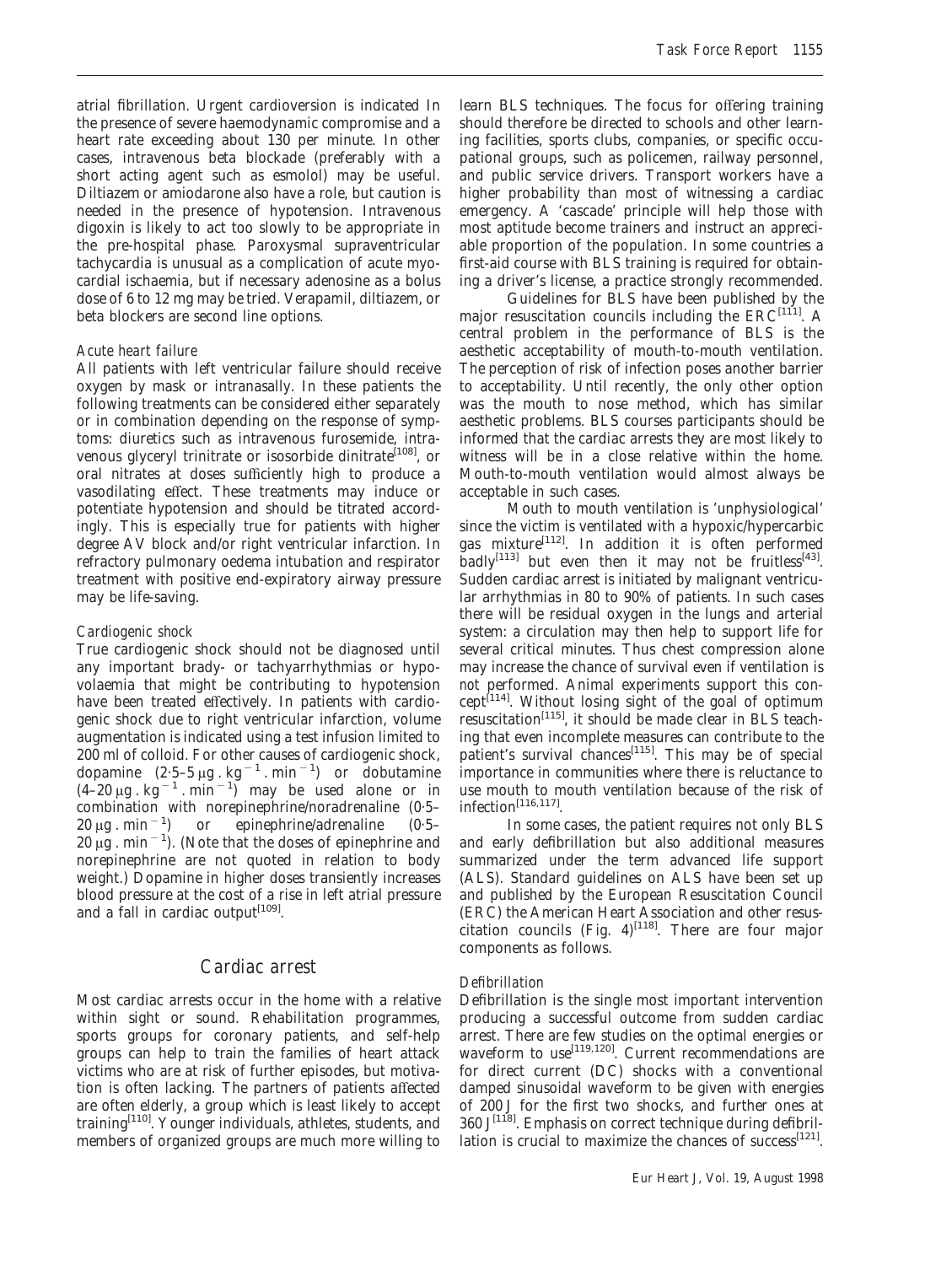

*Figure 4* The 1998 ERC algorithm for treatment of cardiac arrest<sup>[118]</sup>).

Preliminary investigations with other waveforms such as biphasic rectangular and sinusoidal shocks have shown similar results with lower energies<sup> $[122]$ </sup>. They offer potential advantages including reducing the myocardial injury produced by a defibrillating shock and the development of smaller, lighter, and less expensive defibrillators<sup>[123]</sup>, and will be acceptable for routine use if shown to be of equal or greater efficacy and safety compared with conventional shocks. Automated external defibrillators (AEDs) enable less qualified persons in multi-tiered rescue systems to perform defibrillation<sup>[48,124]</sup> (see section on Ethics of pre-hospital resuscitation).

### *Airway management*

The primary function of simple adjuncts in mouth-tomouth ventilation is as a hygienic barrier. Complete protection from infection cannot be achieved with cloths and filters. Ventilation masks provide more effective protection but may require a second helper and therefore have only limited applicability. The basic ALS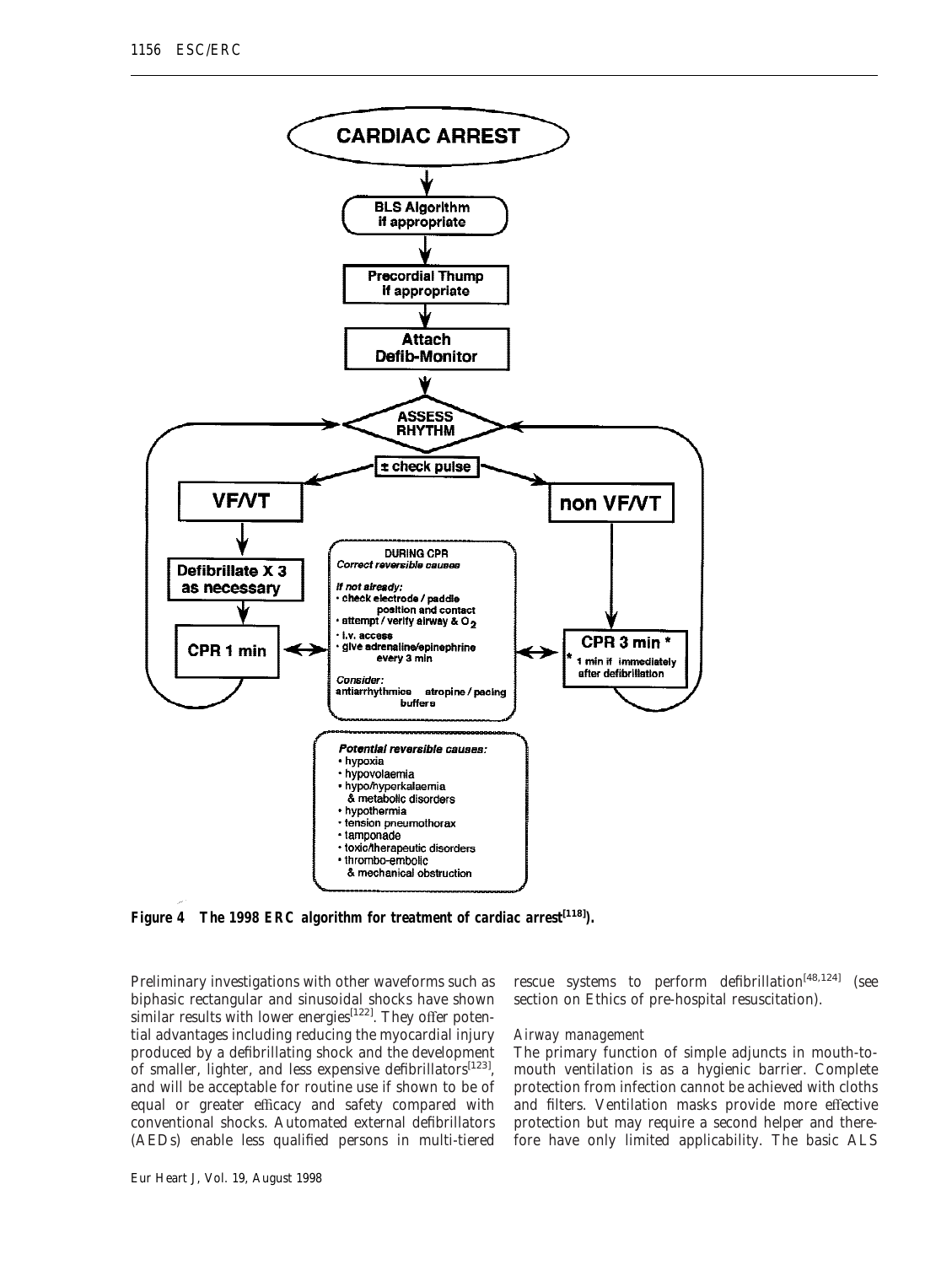adjunct is a ventilation mask connected to a selfinflating bag with an external oxygen source. It does not protect against aspiration and makes the use of positive end-expiratory pressure (PEEP) impossible. A cuffed tracheal tube is the 'gold standard' for airway protection, but requires considerable expertise and regular practice in the technique<sup>[125]</sup>. The laryngeal mask, oesophageal obturator airway, and the 'Combitube' are second-line alternatives $[125]$ .

### *Drug therapy and delivery*

The optimal route of drug delivery in cardiac arrest is pervenous. Central venous access provides the most efficient and rapid access to the circulation, but the technique is time consuming and necessitates considerable expertise and has potentially fatal hazards in relation to puncture of a non-compressible artery (a particular problem if thrombolysis may be needed subsequently)<sup>[126]</sup>. The peripheral route is usually easier, but drug delivery to the central circulation is slow; the tracheal route is a second line choice, because of impaired absorption and unpredictable pharmacodynamics<sup>[126,127]</sup>. The drugs which can be administered by this route are limited to lidocaine, epinephrine/ adrenaline, and atropine; they should be diluted in 10 ml of saline or Ringer's solution to hasten absorption.

Epinephrine/adrenaline remains the most commonly used drug in CPR. It is given in a dose of 1 mg i.v. for asystole or electromechanical dissociation (EMD), and after three DC shocks have been unsuccessful in terminating ventricular fibrillation (VF). Further doses are given at up to 3 min intervals. High dose adrenaline has not been shown to improve overall survival<sup>[128]</sup>. Recent studies suggest that other vasopressors such as vasopressin might have comparable or even more beneficial effects<sup>[129,130]</sup> but so far there is inadequate information on clinical effects and outcome.

Buffer therapy is no longer a primary component of drug therapy in resuscitation. The most widely used agent is sodium bicarbonate, and it is suggested that its use in judicious amounts (50 ml of 8·4% solution) is limited to situations of severe acidosis (arterial pH <7·1 and base deficit  $> -10$ <sup>[131]</sup>. Further doses should be administered under guidance of repeated arterial blood gas analysis.

Atropine is recommended for asystole, using a single intravenous 3 mg dose, although clear evidence of efficacy is limited. For VF persisting after 6–12 shocks, an antiarrhythmic agent may be considered: the ERC guidelines suggest an i.v. bolus of 100 mg lidocaine<sup>[118]</sup>. Patients developing VF during acute myocardial infarction may have low plasma concentrations of potassium and magnesium. It has been assumed that magnesium supplements may be useful in the treatment and prophylaxis of resistant VF, but this has not been confirmed<sup>[88]</sup>. Magnesium is, however, highly effective in treating torsades de pointes $^{[132]}$ . A long QT syndrome or an iatrogenic effect of antiarrhythmic drugs is often the underlying cause of this specific arrhythmic morphology. Beta blockers have been recommended in

therapy-resistant malignant arrhythmias<sup>[133]</sup>. Their efficacy in the acute and convalescent phases after infarction is clear, but their effectiveness in cardiopulmonary resuscitation has not been confirmed.

The brain is the organ most sensitive to cardiac arrest and deterioration of cerebral blood flow and oxygenation. Even after restoration of circulation the processes of vascular dysfunction and inadequate regional blood flow may lead to continued damage, with leucocytes playing a prominent role in the 'no-reflow' phenomenon<sup>[134]</sup>. Calcium flux changes are also believed to be important in the process of neuronal damage: they induce a cascade of deleterious biochemical processes<sup>[135]</sup>. Neither calcium antagonists, nor any other agents, have been shown to exhibit beneficial effects on  $outcomes<sup>[136]</sup>$ . These aspects reinforce the need to optimize the basic aspects of post resuscitation care with the maintenance of normal cerebral and myocardial perfusion and oxygenation and blood chemistry.

#### *Mechanical resuscitation measures*

Within limits, higher frequencies of chest compression increase cardiac output and coronary blood flow. Disadvantages are that the rescuer becomes exhausted more rapidly and more risk of injury to the patient<sup>[137]</sup>. The recommended chest compression frequency is 100/  $min<sup>[111]</sup>$ . Other techniques such as interposed abdominal compression, active compression/decompression (ACD), a combination of both techniques (Lifestick), and vest CPR have been shown to improve various haemodynamic aspects of CPR, but no study has shown evidence for an improved eventual outcome. Among monitoring aids, end-tidal  $CO<sub>2</sub>$  measuring devices are the most valuable. End-tidal CO<sub>2</sub> measurement during CPR provides a measure of cardiac output and is useful in quantifying the efficacy of mechanical resuscitation measures and providing a prognostic role<sup>[138]</sup>.

*Ethics of pre-hospital resuscitation from cardiac arrest* The moral aspects of any medical intervention can be defined according to the following principles<sup>[139,140]</sup>.

- The principle of beneficence to do net good.
- The principle of non-maleficence to do no harm.
- The principle of respect for the patient's autonomy.
- The principle of justice.

The principles of beneficence and non-maleficence can be considered together in this instance. CPR should in general be used only if it has a some chance of producing net benefit for the patient or victim. CPR is not harmless — it can be a violent, damaging, painful, alarming, and an undignified intervention. In situations where CPR is deemed to be futile, or if a patient has expressed an informed wish not to have CPR resuscitation, it should not be attempted. This information is, however, only exceptionally available outside the hospital.

The basis for do not attempt resuscitate (DNAR) orders fall into three categories<sup>[141,142]</sup>: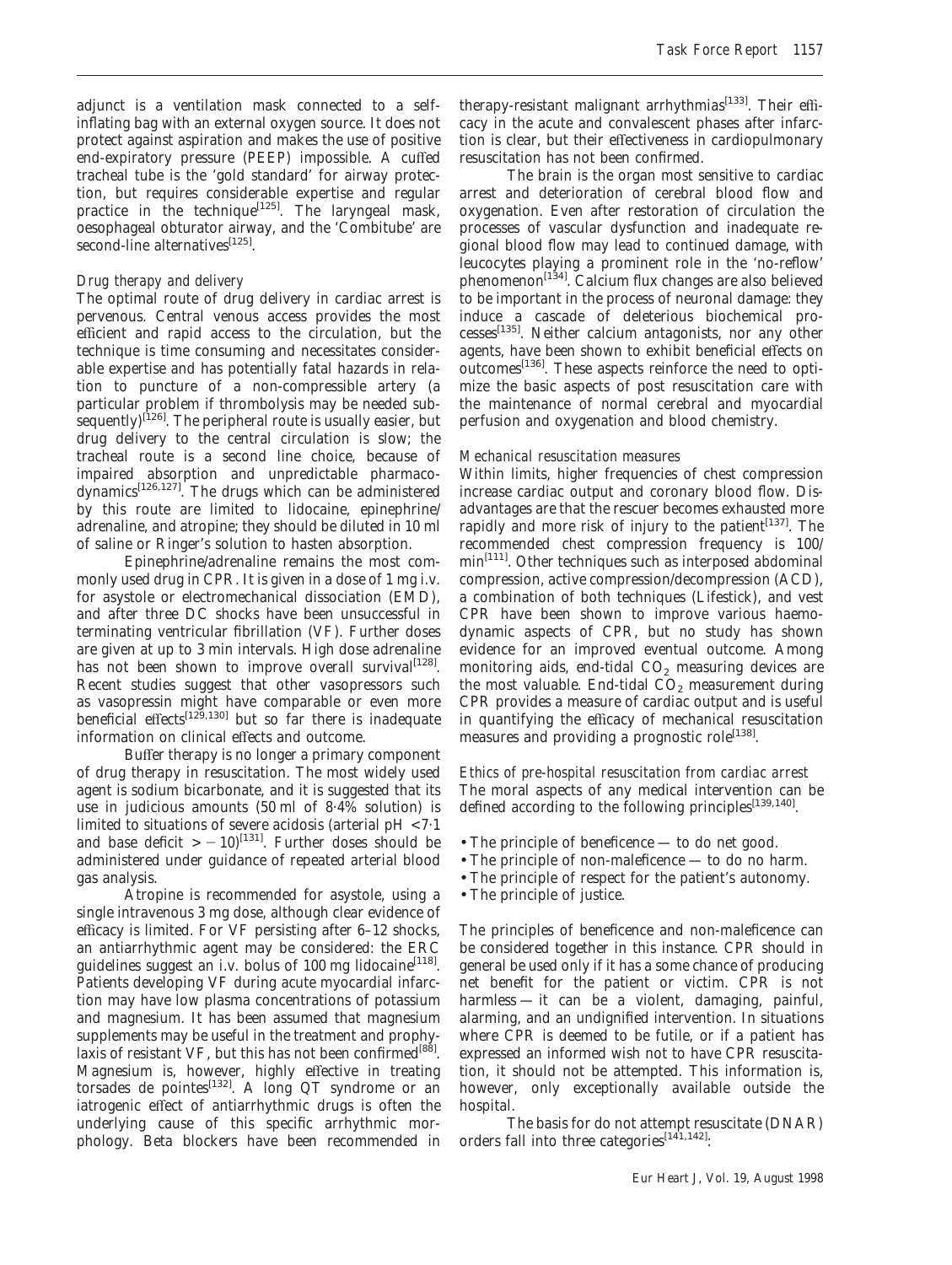- CPR cannot be successful.
- The quality of life after CPR is likely to be poor.
- The patients informed and expressed wishes.

Where resuscitation is not appropriate, calls to the emergency services may not be made. But in any case, decisions should ideally take into consideration advice from relatives or friends: this may be possible even in the pre-hospital phase, because the majority of collapses occur in the patients home with relatives or carers close-by. If the patient was known to have expressed a view before his or her collapse with respect to resuscitation, this should weigh heavily on the doctor's decision although such advance directives are not always made in the light of real knowledge. In the absence of relevant information resuscitation should proceed.

Once resuscitation has been started, it should be discontinued only for well defined reasons<sup>[118]</sup>. New information may become available on the approximate duration of cardiac arrest or on underlying disease and its prognosis. In the absence of definite indications for cessation, attempt at resuscitation should continue as long as the waveform of ventricular fibrillation is present. But asystole which has lasted for 15 min or more is evidence of futility. Exceptions to this advice relate to the special situations of children, drowning, hypothermia, and drug intoxication.

### *Psychological aspects of pre-hospital care*

The need for psychological support for a victim of a heart attack is clear. The topic, however, has been poorly assessed in guidelines and textbooks, whilst physicians and nurses who are overloaded by the need for giving clinical care tend to neglect this essential facet. Every individual needs to feel secure. This need is undermined by any illness that is perceived as posing a major threat. Although the chest pain of a coronary heart attack may not be severe, it is usually identified correctly as being of cardiac origin<sup>[143]</sup> whether or not the victim is prepared to accept this recognition to the extend of calling for aid. Once help is available the patient is moved into an unfamiliar vehicle, then into an often overcrowded and fraught emergency department, followed by a unit characterized by intimidating high technology. Many procedures follow, executed by a succession of strangers working in an atmosphere of extreme urgency. All of this poses a considerable psychological challenge and leaves little time for  $ad$ equate communication<sup>[144–146]</sup>. Relatives or other bystanders also need support, particularly if they were involved in a resuscitation attempt, whether or not this was successful.

*Consequences of psychological stress.* The uncertainty, fear, anxiety, and stress felt by the patient are unpleasant experiences and likely to be an adverse factor in the evolution of myocardial ischaemia. Heightened

sympathetic activity may induce changes in heart rate, arterial pressure, and myocardial oxygen consumption that may be equivalent to reasonably strenuous physical exertion. In addition there may be adverse changes in coronary vascular resistance particularly in atherosclerotic segments, increases in platelet aggregation, and anti-fibrinolytic factors that can all interfere with coronary flow. It is axiomatic that the management of anxiety and stress should play an important part in the treatment of acute ischaemic attacks.

*Pharmacological approach.* Drugs such as opioids and benzodiazepines play an important role in the relief of anxiety. Opioids themselves may suffice, but anxiety can often outlive pain: for some cases therefore, anxiolytic agents may be needed when indications for opioids are no longer present.

*Psychological support.* This should be provided continually using plain language that can be understood by the patient, given that their mental state may be obtunded by illness and drugs. 'There is perhaps no other situation in medicine inwhich the words of a physician bear as much potential for good or evil as in the management of myocardial infarction'<sup>[147]</sup>. Psychological support is required throughout the illness and into the convalescent phase, but this should be started at the earliest opportunity. Ideally patients should be told in advance of what is in store for them: a description of a coronary care unit can mitigate the anxiety of the patients first experience.

*The rights of the patients.* Patients have a right to be kept well informed. They should understand the origins of their illness and what is being done to help. The hospital mortality of acute ischaemic syndromes is now low enough to permit an optimistic appraisal, and clearly emphasis on a good prognosis is more helpful than undue discussion on risk. Whilst truth should never be compromised, the wise physician will couch it in terms that are likely to be acceptable to the patient. Optimism can also be boosted by discussions about the future, including early plans for rehabilitation and return to work.

*Consent for standard therapy.* Many have suggested the need to discuss with patients the risks of fibrinolytic therapy. Whilst different European countries might vary in convention and legal requirement, the point should be made that full information presented thoughtlessly may well frighten the patient and thereby increase risk: this must be a questionable procedure in terms of good medical practice and ethics. It should be sufficient to explain to a patient (who will be anxious or under the influence of sedation or both) that the treatment to be given will improve the chances of a good recovery. In this particular emergency situation full information may protect the doctor but not the patient. In this case appropriate partial disclosure should be supported universally by informed medical opinion.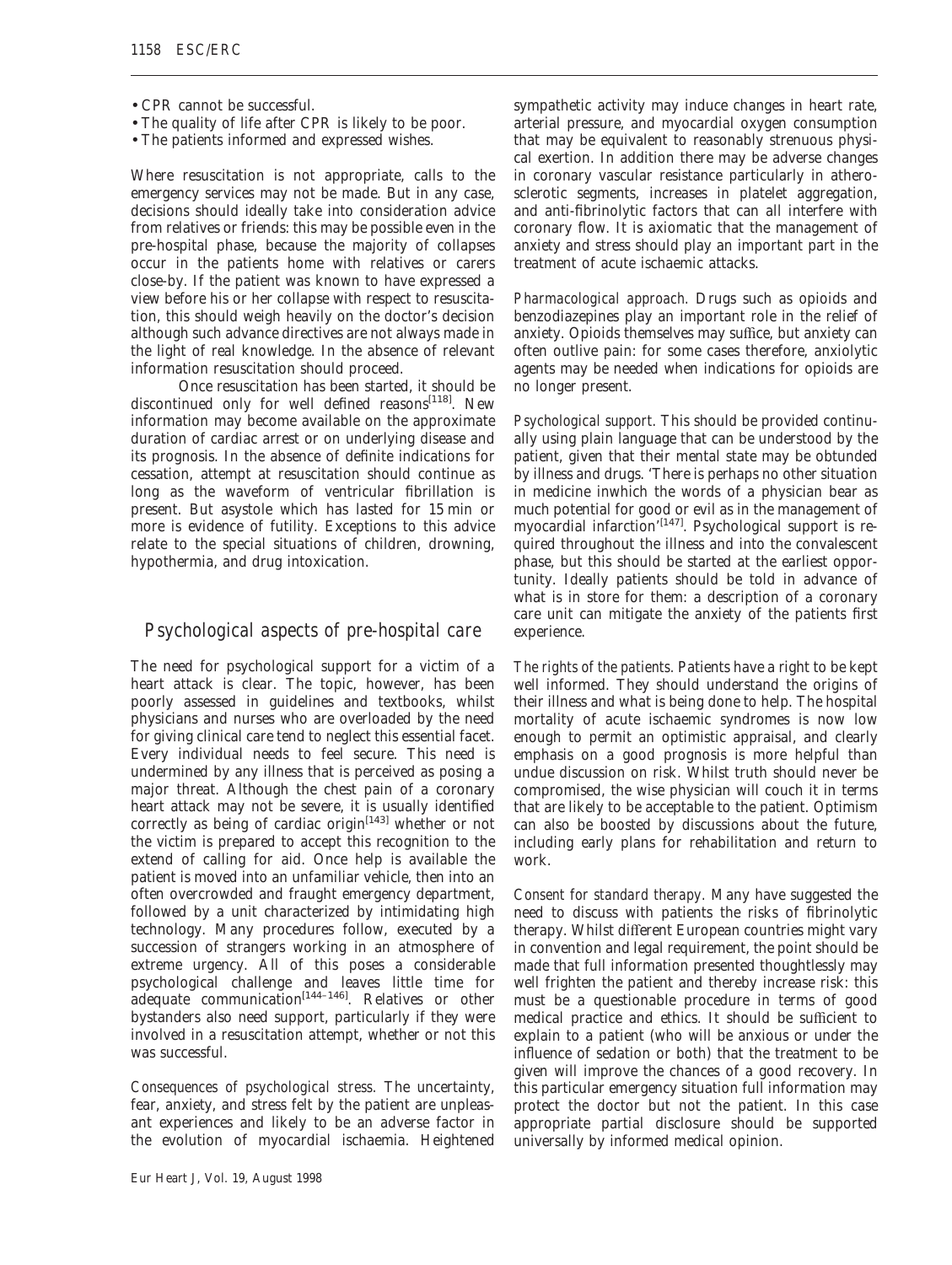### **Principal recommendations**

Large differences exist between and also within countries with regard to access to care for victims of acute cardiac emergencies. The arrangements for the pre-hospital management of heart attack victims also varies greatly between countries. The preferred option of doctors on emergency ambulances is not a practical possibility within the foreseeable future in some European countries, but the principles of triage and arrangements for care are similar for all systems. We recommend minimum requirements for the organisation and implementation of emergency care that should exist in all European countries now ('basic') and also for more advanced strategies that should be adopted when it is practicable to do so ('optimal'). We also give a step-bystep guide to pre-hospital management of acute heart attacks.

### *Access to care*

#### *Public education*

• *Basic*: Widespread knowledge of symptoms of acute heart attack.

• *Basic*: Access to a central emergency number and free calls to an ambulance dispatching centre.

• *Optimal*: Public media campaigns to teach symptoms of heart attacks, how to respond, and the reasons for community involvement.

• *Optimal*: Community wide knowledge of and training in Basic Life Support.

• *Optimal*: Use of the agreed common European emergency number (112) more widely implemented.

### *Ambulance dispatch*

• *Basic*: Strategic positioning of ambulances in order to minimise ambulance delay.

• *Basic*: Trained dispatchers using priority based systems.

• *Optimal*: Dispatch controlled by physicians.

• *Optimal*: Telephone assisted CPR.

### *Pre-hospital resuscitation for cardiac arrest*

• *Optimal*: Early defibrillation by introduction of semiautomated defibrillators activated by trained disciplined groups, following ERC guidelines.

• *Basic*: All emergency ambulances with defibrillators and ECG monitors and operators competent in their use.

• *Basic*: All emergency ambulances with the means of delivering high concentrations of oxygen.

• *Basic*: Licence for ambulance personnel to perform basic life support and defibrillation according to ERC guidelines.

## *Pre-hospital triage and arrangements for care for acute coronary syndromes*

• *Basic*: Ambulances staffed by at least two and preferably three people qualified to carry out all appropriate recommendations.

• *Optimal*: All emergency ambulances equipped to record an ECG with staff trained in its use. Interpretation immediately available by a physician on the ambulance, by appropriately trained nurses or paramedics in countries without ambulance physicians, by a computerised ECG algorithm, or by use of telephone or radio transmission.

• *Optimal*: Pre-hospital administration of thrombolysis by physicians especially when the time saved is likely to be more than 60 min (strongly recommended).

• *Optimal*: Consideration of pre-hospital initiation of thrombolytic therapy by medically trained and certified non physician personnel if any other strategy leads to considerable delays. Any such system must be under strict medical control, use stringent inclusion and exclusion criteria, and should be subject to continuing medical audit.• *Basic*: Hospitals should be notified of the impending arrival of possible heart attack victims to facilitate immediate continuity of care.

• *Optimal*: Direct admission to CCU or appropriate dedicated area for immediate reperfusion therapy, based on advanced information from ambulance (preferred option for in-hospital treatment).

• *Basic*: Registration procedures for heart attack victims should not impede triage nor delay urgent treatment.

### *Early in-hospital management*

• *Basic*: Triaged admission to Emergency Department if direct transfer to CCU or other dedicated area not possible.

• *Basic*: Electrocardiography must be immediately available in all Emergency Departments with operators skilled in their use.

• *Basic*: Suitability for thrombolysis to be assessed by first receiving physician without routine doctor-todoctor referral.

• *Basic*: Thrombolysis not delayed by transfer of patients to CCU. Those not treated pre-hospital and not admitted directly to CCU should have treatment initiated in the Emergency Department using a fast-track system for those without contraindications and having immediate advice available for those with uncertain indications (if necessary with use of fax machine, telephone, or other electronic method for ECG transmission).

# *Pre-hospital treatment of acute coronary syndromes*

The management of acute coronary syndromes in hospital is broadly agreed, but circumstances when the victim is first seen in the community demand some differences in the approach. The following steps are offered as a step-by-step guide to management in this different environment, but it is recognized that other traditions or variations in the availability of facilities or drugs must necessitate some regional modifications in practice.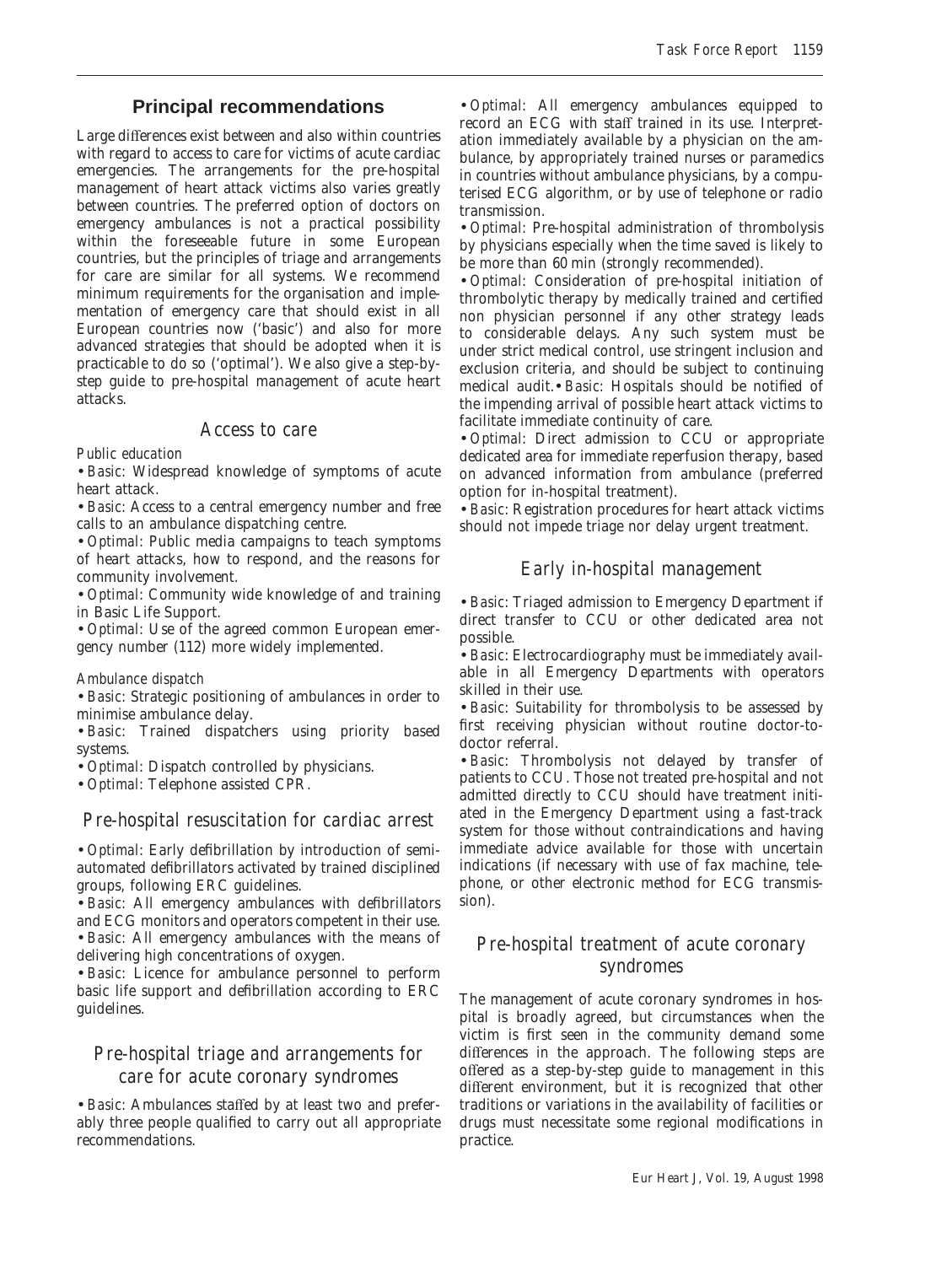(A) Management of non-complicated chest pain of presumed cardiac origin

1. Take brief relevant history.

2. Make brief assessment of vital signs (including blood pressure and heart rate).

3. Establish ECG monitoring.

4. Ensure resuscitation equipment is available or coming.

5. Give short acting nitrate if pain is still present and systolic blood pressure >90 and no bradycardia.

6. Take 12-lead ECG.

7. Give oxygen: 3 to  $5 \text{ l.min}^{-1}$  via a face mask (unless this causes undue patient distress).

8. Establish i.v. access.

9. Give aspirin 150 to 300 mg orally (or i.v. if available) unless contraindicated.

10. If no pain relief obtained with a nitrate, give morphine i.v. starting with 5 mg (or equivalent dose if other opioid used) titrated up to a maximum pre-hospital dose of 20 mg for acceptable pain control.

11. Give antiemetic such as metoclopramide 20 mg i.v. if necessary.

12. If patient remains anxious despite opioid give benzodiazepine.

13. If indications are present for thrombolysis (and in the absence of contraindications or arrangements for primary angioplasty) initiate thrombolysis if appropriate in the pre-hospital phase (recommended especially if journey time may be more than 30 min or the delay or call-to-needle time for in-hospital thrombolysis may exceed 60 min).

14. If indications for thrombolysis are not present, but the ECG shows evidence of ischaemia, a bolus of heparin should be given. This will not preclude subsequent thrombolysis or primary PTCA in the hospital.

(B) Management of respiratory distress of presumed cardiac origin, in addition to any relevant measures shown above

1. Give oxygen: nasopharyngeal catheter or face mask 6 to 8 l.min $^{-1}$ .

2. Rapidly increase nitrate i.v. up to  $150 \mu g \cdot min^{-1}$  according to blood pressure tolerance. Buccal nitrate is a more convenient preparation for pre-hospital use and can provide rapid and useful nitrate concentrations.

3. Give furosemide (frusemide) 40–80 mg i.v.

4. Give morphine 5 mg i.v. (or equivalent) if not already administered. Titrate using increments of half the original dose until adequate pain relief obtained.

5. In the absence of obvious improvement consider continuous positive airway pressure (CPAP) if available.

6. If the patient's condition remains or becomes critical, immediate oral endotracheal intubation is mandatory, followed by mechanical ventilation with positive airway pressure (PAP) titrated according to blood pressure and oxygenation.

7. If an arrhythmia has contributed to the development of pulmonary oedema it should be treated if possible to do so before hospital admission.

(C) Management of left ventricular failure presenting as cardiogenic shock

1. If there is no clinical pulmonary oedema, try careful volume loading. Test with 100–200 ml of colloid.

2. Give dobutamine  $4-20 \mu g$  . kg<sup>-1</sup> . min<sup>-1</sup>.

3. Consider vasopressor if patient remains or becomes critical.

(D) Management of symptomatic arrhythmias

For symptomatic sinus tachycardia

1. If sinus tachycardia more than 120 beats .  $min^{-1}$  without overt heart failure, give metoprolol or atenolol 5 mg slowly i.v. Can be repeated up to total dose of 15 mg i.v. (three doses with 2 min intervals).

For bradyarrhythmias and tachycardia

1. Ensure pain relief is adequate.

2. Consider need for blood pressure control.

3. Follow algorithm for bradyarrhythmias, broad complex tachycardias, and narrow complex tachycardias shown in Fig. 3.

(E) Management of cardiac arrest

1. Use precordial thump for witnessed event.

2. Administer 100% oxygen and give CPR if defibrillator not available for immediate use. Defibrillator made ready.

3. Follow algorithm for VF/VT and non VF/VT rhythms shown in Fig 4.

### **Financial support**

The work of the Task Force was supported by grants from Astra Hässle AB; Bayer plc; Boehringer Ingelheim; Heartstream Inc; Knoll AG; Laerdal; Monmouth Pharmaceuticals; Serono Laboratories; Svenska Telemedicin (now Ortivus AB); Zeneca Pharma; Zoll Medical UK Ltd.

### **References**

- [1] The Task Force on the Management of Acute Myocardial Infarction of the European Society of Cardiology. Acute myocardial infarction: pre-hospital and in-hospital management. Eur Heart J 1996; 17: 43–63.
- [2] Chambless L, Keil U, Dobson A, Mähönen M et al. for the WHO MONICA Project. Population versus clinical view of case fatality from acute coronary heart disease: Results from the WHO MONICA Project 1985-1990. Circulation 1997; 96: 3849–59.
- [3] Sans S, Kesteloot H, Kromhout D on behalf of the Task Force. The burden of cardiovascular mortality in Europe. Task Force of the European Society of Cardiology on Cardiovascular Mortality and Morbidity Statistics in Europe. Eur Heart J 1997; 18: 1231–48.
- [4] Norris RM on behalf of The United Kingdom Heart Attack Study Collaborative Group. Fatality outside hospital from acute coronary events in three British health districts: 1994-5. Br Med J 1998; 316: 1065–70.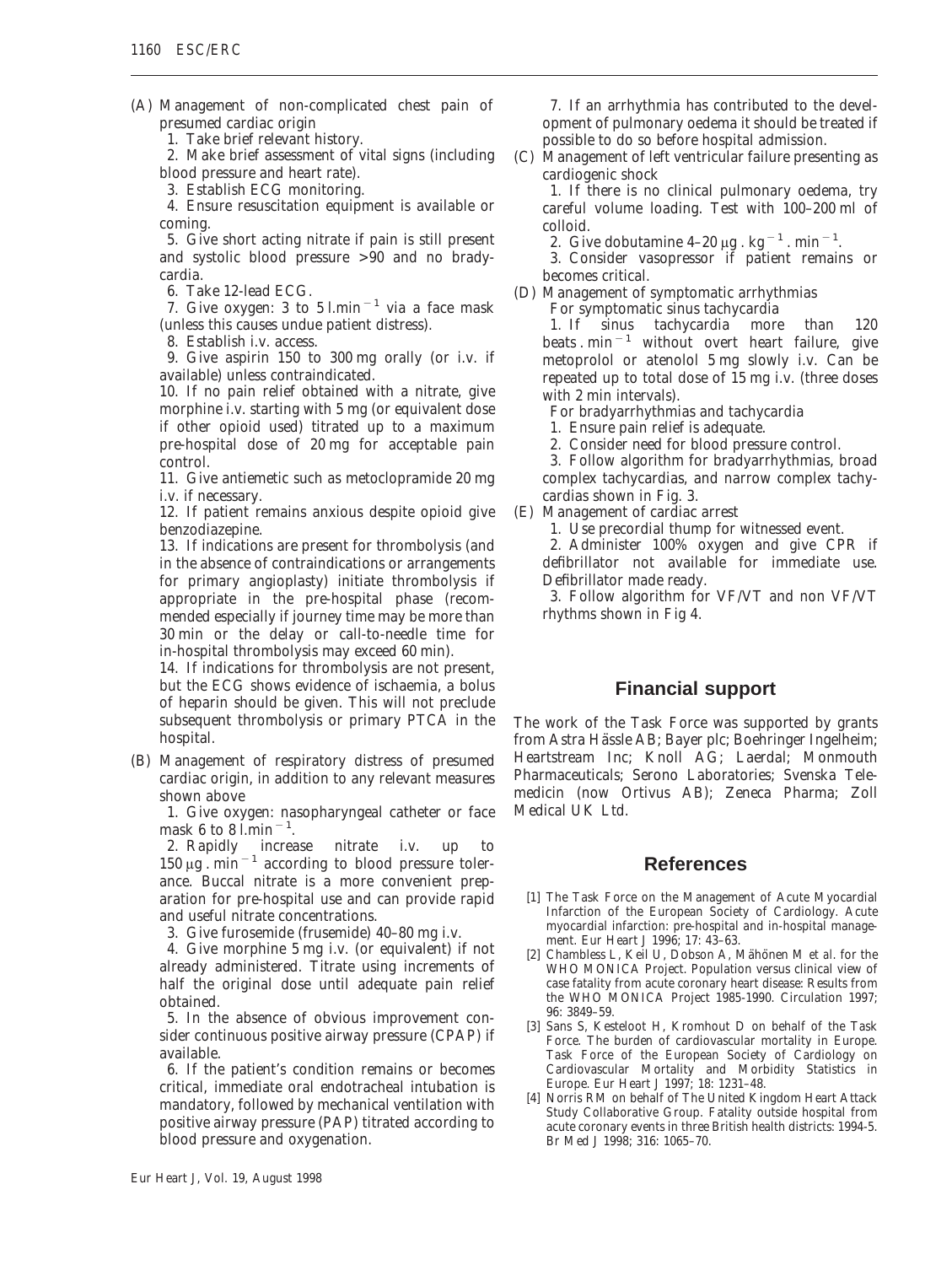- [5] Löwel H, Lewis M, Hörmann A. Prognostic significance of the pre-hospital phase in acute myocardial infaction: results of the Augsburg infarct register, 1985-1988 (in German). Dtsch Med Wschr 1991; 116: 729–33.
- [6] Dellborg M, Eriksson P, Riha M, Swedberg K. Declining hospital mortality in acute myocardial infarction. Eur Heart J 1994; 15: 5–9.
- [7] Koenig W, Löwel H, Lewis M, Hörmann A. Long-term survival after myocardial infarction: relationship with thrombolysis and discharge medication. Results of the Augsburg myocardial infarction follow-up study 1985 to 1993. Eur Heart J 1996; 17: 1199–1206.
- [8] Löwel H, Lewis M, Keil U et al. Time trends of acute myocardial infarction morbidity, mortality, 28-day-casefatality and acute medical care: results of the Augsburg myocardial infarction register from 1985 to 1992 (in German). Zeitschrift für Kardiol 1995; 84: 596-605.
- [9] Tunstall-Pedoe H, Morrison C, Woodward M, Fitzpatrick B, Watt G. Sex differences in myocardial infarction and coronary deaths in the Scottish MONICA population of Glasgow 1985 to 1991. Presentation, diagnosis, treatment, and 28-day case fatality of 3991 events in men and 1551 events in women. Circulation 1996; 93: 1981–92.
- [10] Ambrose JA, Tannenbaum MA, Alexopoulos D *et al*. Angiographic progression of coronary artery disease and the development of myocardial infarction. J Am Coll Cardiol  $1988 \cdot 12 \cdot 56 - 62$
- [11] Reimer KA, Lowe JE, Rasmussen MM, Jennings RB. The wavefront phenomenon of ischemic cell death. 1. Myocardial infarct size vs duration of coronary occlusion in dogs. Circulation 1977; 56: 786–94.
- [12] Weaver WD. Time to thrombolytic treatment: factors affecting delay and their influence on outcome. J Am Coll Cardiol 1995; 25 (Suppl): 3S–9S.
- [13] Boersma E, Maas ACP, Deckers JW, Simoons ML. Early thrombolytic treatment in acute myocardial infarction: reappraisal of the golden hour. Lancet 1996; 348: 771–5.
- [14] Charney R, Cohen M. The role of the coronary circulation in limiting myocardial ischemia and infarct size. Am Heart J 1993; 126: 937–45.
- [15] Rentrop KP. Thrombolytic therapy in patients with acute myocardial infarction. Circulation 1985; 71: 627–31.
- [16] Rogers WJ, Hood WP, Mantle JA *et al*. Return of left ventricular function after reperfusion in patients with myocardial infarction: importance of subtotal stenoses or intact collaterals. Circulation 1984; 69: 338–49.
- [17] Anzai T, Yoshikawa T, Asakura Y *et al*. Preinfarction angina as a major predictor of left ventricular function an long-term prognosis after a first Q wave myocardial infarction. J Am Coll Cardiol 1995; 26: 319–27.
- [18] Lesnefsky EJ, Lundergan CF, Hodgson JMcB *et al*. Increased left ventricular dysfunction in elderly patients despite successful thrombolysis: the GUSTO-I angiographic experience. J Am Coll Cardiol 1996; 28: 331–7.
- [19] Haider AW, Andreotti F, Hackett DR *et al*. Early spontaneous intermittent myocardial reperfusion during acute myocardial infarction is associated with augmented thrombogenic activity and less myocardial damage. J Am Coll Cardiol 1995; 26: 662–7.
- [20] Kannel WB, Thomas HE. Sudden coronary death: the Framingham study. Ann NY Acad Sci 1982; 382: 3–21.
- [21] Wennerblom B, Holmberg S. Death outside hospital with special reference to heart disease. Eur Heart J 1984; 5: 266–74.
- [22] O'Doherty M, Taylor DI, Quinn E, Vincent R, Chamberlain DA. Five hundred patients with myocardial infarction monitored within one hour of symptoms. Br Med J 1983; 286: 1405–8.
- [23] Campbell RWF, Murray A, Julian DG. Ventricular arrhythmias in first 12 hours of acute myocardial infarction. Natural history study. Br Heart J 1981; 46: 351–7.
- [24] Viskin S, Belahassen B. Idiopathic ventricular fibrillation. Am Heart J 1990; 120: 661–71.
- [25] Schaffer WA, Cobb LA. Recurrent ventricular fibrillation and modes of death in survivors of out-of-hospital ventricular fibrillation. N Engl J Med 1975; 293: 259–62.
- [26] Blohm MB, Hartford M, Karlson BW, Luepker RV, Herlitz J. An evaluation of the results of media and educational campaigns designed to shorten the time taken by patients with acute myocardial infarction to decide to go to hospital. Heart 1996; 76: 430–4.
- [27] Meischke H, Ho MT, Eisenberg MS, Schaeffer SM, Larsen MP. Reasons patients with chest pain delay or do not call 911. Ann Emerg Med 1995; 25: 193–7.
- [28] Hackett TP, Cassem NH. Factors contributing to delay in responding to the signs and symptoms of acute myocardial infarction. Am J Cardiol 1969; 24: 651–8.
- [29] Gilchrist IC. Patient delay before treatment of myocardial infarction. Br Med J 1973; I: 535–7.
- [30] Rawles JM, Metcalfe MJ, Shirreffs C, Jennings K, Kenmure ACF. Association of patient delay with symptoms, cardiac enzymes, and outcome in acute myocardial infarction. Eur Heart J 1990; 11: 643–8.
- [31] Kenyon LW, Ketterer MW, Gheorghiade M, Goldstein S. Psychological factors related to prehospital delay during acute myocardial infarction. Circulation 1991; 84: 1969–76.
- [32] Trent RJ, Rose EL, Adams JN, Jennings KP, Rawles JM. Delay between the onset of symptoms of acute myocardial infarction and seeking medical assistance is influenced by left ventricular function at presentation. Br Heart J 1995; 73: 125–8.
- [33] Rawles J, Sinclair C, Waugh N. Call-to-needle times in Grampian: the pivotal role of the general practitioner in achieving early thrombolysis (Abstr). Heart 1996; 75 (Suppl 1): 63.
- [34] Birkhead JS on behalf of the joint audit committee of the British Cardiac Society and cardiology committee of the Royal College of Physicians of London. Time delays in provision of thrombolytic treatment in six district hospitals. Br Med J 1992; 305: 445–8.
- [35] Bleeker JK, Simoons ML, Erdman RAM *et al*. Patient and doctor delay in acute myocardial infarction: a study in Rotterdam, the Netherlands. Br J Gen Pract 1995; 45: 181–4.
- [36] Leprohon J, Patel VL. Decision-making strategies for telephone triage in emergency medical services. Med Decis Making 1995; 15: 240–53.
- [37] Sramek M, Post W, Koster RW. Telephone triage of cardiac emergency calls by dispatchers. A prospective study of 1386 emergency calls. Br Heart J 1994; 71: 440–5.
- [38] Culley LL, Henwood DK, Clark JJ, Eisenberg MS, Horton C. Increasing the efficiency of emergency medical services by using criteria based dispatch. Ann Emerg Med 1994; 24: 867–72.
- [39] Ahnefeld FW. Die Wiederbelebung bei Kreislaufstillstand. Verhandlungen Deutsche Gesellschaft für Innere Medizin 1968; 74: 279–87.
- [40] Cummins R, Ornato JP, Thies WH, Pepe PE. Improving survival from sudden cardiac arrest: the 'chain of survival' concept. A statement for health professionals from the Advanced Cardiac Life Support Subcommittee and the Emergency Cardiac Care Committee, American Heart Association. Circulation 1991; 83: 1832–47.
- [41] The Council of the European Communities. Council decision of 29/7/91 on the introduction of a single European emergency call number (91/396/EEC). OJ 1991; L217: 6.08.1991.
- [42] Herlitz J, Ekstrom L, Wennerblom B, Axelsson Å, Bång A, Holmberg S. Effect of bystander initiated cardiopulmonary resuscitation on ventricular fibrillation and survival after witnessed cardiac arrest outside hospital. Br Heart J 1994; 72: 408–12.
- [43] Bossaert L , Van Hoeyweghen R and Cerebral Resuscitation Study Group. Bystander cardiopulmonary resuscitation (CPR) in out-of-hospital cardiac arrest. Resuscitation 1989; 17 (Suppl): S55–S69.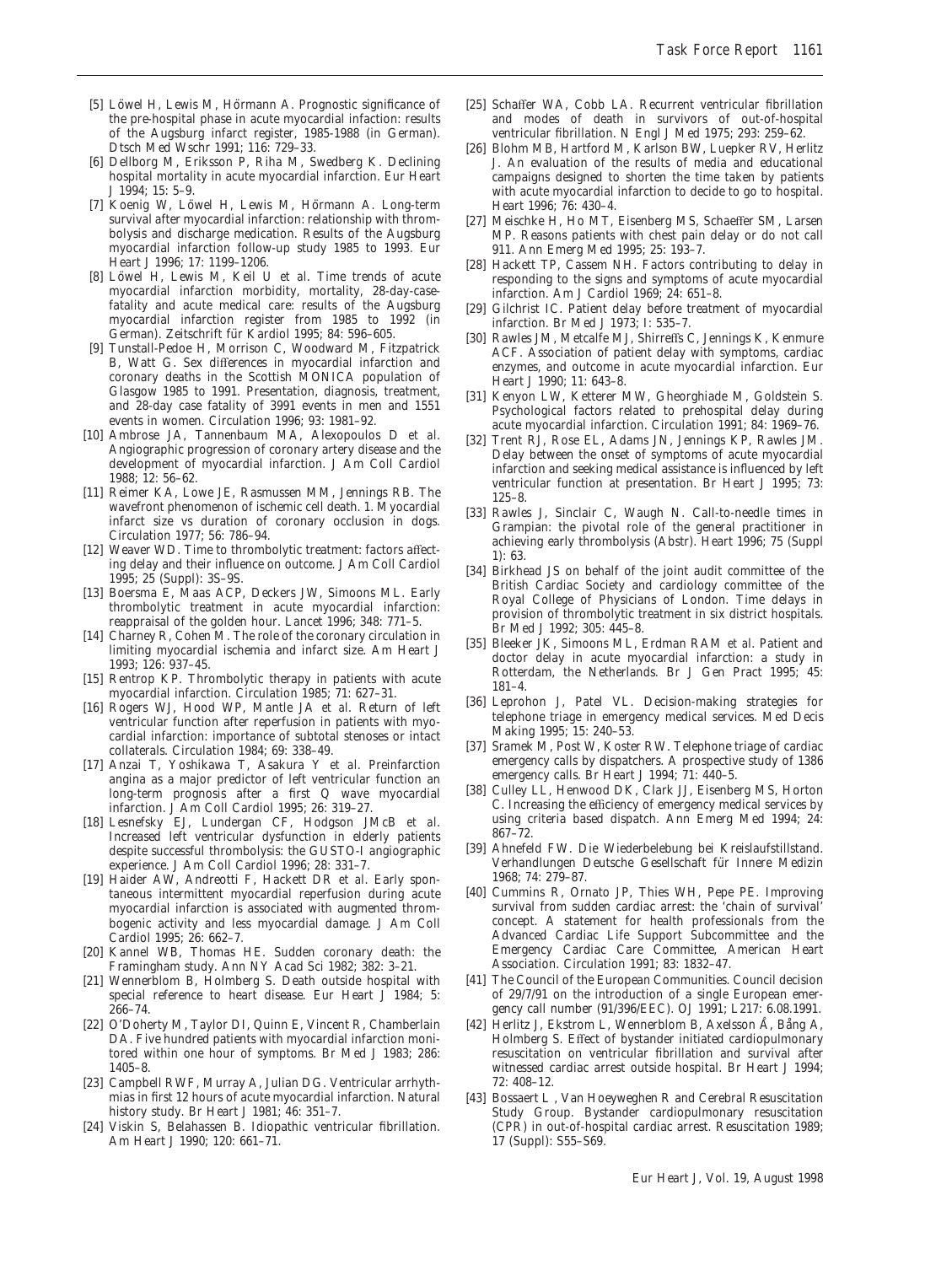- [44] Stults KR, Brown DD, Schug VL, Bean JA. Prehospital defibrillation performed by emergency medical technicians in rural communities. N Engl J Med 1984; 310: 219–23.
- [45] European Resuscitation Council guidelines for the use of automated external defibrillators by EMS providers and first responders. A statement from the Early Defibrillation Task Force, with contributions from the Working Groups on Basic and Advanced Life Support, and approved by the Executive Committee of the European Resuscitation Council. Resuscitation 1998; 37: 91–4.
- [46] Weaver WD, Hill D, Fahrenbruch CE, Copass MK, Martin JS, Cobb LA, Hallstrom AP. Use of the automatic external defibrillator in the management of out-of-hospital cardiac arrest. N Engl J Med 1988; 319: 661–6.
- [47] White RD, Asplin BR, Bugliosi TF, Hankins DG. High discharge survival rate after out-of-hospital ventricular fibrillation with rapid defibrillation by police and paramedics. Ann Emerg Med 1996; 28: 480–5.
- [48] O'Rourke MF, Donaldson E, Geddes JS. An airline cardiac arrest program. Circulation 1997; 96: 2849–53.
- [49] Bossaert L, Callanan V, Cummins RO. Early defibrillation. An advisory statement by the Advanced Life Support Working Group of the International Liaison Committee on Resuscitation. Resuscitation 1997; 34: 113–5.
- [50] Jaggarao NSV, Heber M, Grainger R, Vincent R, Chamberlain DA. Use of an automated external defibrillator by ambulance staff. Lancet 1982; ii: 73–5.
- [51] Eisenberg MS, Horwood BT, Cummins RO, Reynolds-Haertle R, Hearne TR. Cardiac arrest and resuscitation: a tale of 29 cities. Ann Emerg Med 1990; 19: 179–86.
- [52] Het Belgisch Staatsblad, 1 January 1961; Article 422 bis-ter. [53] Capone RJ, Visco J, Curwen E, VanEvery S. The effect of
- early prehospital transtelephonic coronary intervention on morbidity and mortality: experience with 284 post myocardial infarction patients in a pilot program. Am Heart J 1984; 107: 1153–60.
- [54] Culley LL, Clark JJ, Eisenberg MS, Larsen MP. Dispatcherassisted telephone CPR: common delays and time standards for delivery. Ann Emerg Med 1991; 20: 362–6.
- [55] Eisenberg MS, Hallstrom AP, Carter WB, Cummins RO, Bergner L, Pierce J. Emergency CPR instructions via the telephone. Am J Public Health 1985; 75: 47–50.
- [56] GREAT Group. Feasibility, safety, and efficacy of domiciliary thrombolysis by general practitioners: Grampian region early anistreplase trial. Br Med J 1992; 305: 548–53.
- [57] The European Myocardial Infarction Project Group. Prehospital thrombolytic therapy in patients with suspected acute myocardial infarction. N Engl J Med 1993; 329: 383–9.
- [58] Grijseels EWM, Deckers JW, Hoes AW *et al*. Implementation of a pre-hospital decision rule in general practice. Triage of patients with suspected myocardial infarction. Eur Heart J 1996; 17: 89–95.
- [59] Karagounis L, Ipsen SK, Jessop MR *et al*. Impact of field-transmitted electrocardiography on time to in-hospital thrombolytic therapy in acute myocardial infarction. Am J Cardiol 1990; 66: 786–91.
- [60] Assanelli D, Zywietz C, Mertins V, Canclini S, Giovanni G, Vignali S. Digital ECG transmission from ambulance cars with application of the European standard communications protocol Scp-Ecg. Eur Heart J 1996; 17 (Suppl): 579.
- [61] Jollis JG, DeLong ER, Peterson ED *et al*. Outcome of acute myocardial infarction according to the specialty of the admitting physician. N Engl J Med 1996; 335: 1880–7.
- [62] National heart attack alert program coordinating committee 60 min to treatment working group. Emergency department: rapid identification and treatment of patients with acute myocardial infarction. US Department of Health and Human Services, National Institutes of Health, 1993.
- [63] Burns JMA, Hogg KJ, Rae AP, Hillis WS, Dann FG. Impact of a policy of direct admission to a coronary care unit on use of thrombolysis treatment. Br Heart J 1989; 61: 322–5.
- [64] Rosenthal E, Thomas N, Quinn E, Chamberlain D, Vincent R. Transcutaneous pacing for cardiac emergencies. Pace 1988; 11: 2160–7.
- [65] Tachakra SS, Pawsey S, Beckett M, Potts D, Idowu A. Outcome of patients with chest pain discharged from an accident and emergency department. Br Med J 1991; 302: 504–5.
- [66] Pell ACH, Miller HC. Delays in admission of patients with myocardial infarction to coronary care: implications for thrombolysis. Health Bull 1990; 48: 225–3.
- [67] Emerson PA, Russell NJ, Wyatt J *et al*. An audit of doctor's management of patients with chest pain in the accident and emergency department. Q J Med 1989; 263: 213–20.
- [68] Pell ACH, Miller HC, Robertson CE, Fox KAA. Effect of 'fast track' admission for acute myocardial infarction on delay to thrombolysis. Br Med J 1992; 304: 83-7.
- [69] More R, Moore K, Quinn E *et al*. Delay times in the administration of thrombolytic therapy: the Brighton experience. Int J Cardiol 1995; 49 (Suppl): S39–S46.
- [70] Goldman L, Cook EF, Brand DA *et al*. A computer protocol to predict myocardial infarction in emergency department patients with chest pain. N Eng J Med 1988; 318: 797–803.
- [71] Pozen MW, d'Agostino RB, Mitchell JB *et al*. The usefulness of a predictive instrument to reduce inappropriate admissions to the coronary care unit. Ann Int Med 1980; 92: 238–42.
- [72] Tierney WM, Roth BJ, Psaty B *et al*. Predictors of myocardial infarction in emergency room patients. Crit Care Med 1985; 13: 526–31.
- [73] Adams J, Trent R, Rawles J on behalf of the GREAT Group. Earliest electrocardiographic evidence of myocardial infarction: implications for thombolytic treatment. Br Med J 1993; 307: 409–13.
- [74] Srikanthan VS, Pell AC, Prasad N *et al*. Use of fax facility improves decision making regarding thrombolysis in acute myocardial infarction. Heart 1997; 78: 198–200.
- [75] Antiplatelet Trialists' Collaboration. Collaborative overview of randomised trials of antiplatelet therapy-I: prevention of death, myocardial infarction, and stroke by prolonged antiplatelet therapy in various categories of patients. Br Med J 1994; 308: 81-1-6.
- [76] ISIS-2 (Second International Study of Infarct Survival) Collaborative Group. Randomised trial of intravenous streptokinase, oral aspirin, both, or neither among 17 187 cases of suspected acute myocardial infarction: ISIS-2. Lancet 1988; ii: 349–60.
- [77] Reilly IA, Fitzgerald GA. Inhibition of thromboxane formation in vivo and ex vivo: implications for therapy with platelet inhibitory drugs. Blood 1987; 69: 180–6.
- [78] Collins R, MacMahon S, Flather M *et al*. Clinical effects of anticoagulant therapy in suspected acute myocardial infarction: systematic overview of randomised trials. Br Med J 1996; 313: 652–9.
- [79] ISIS-3 (Third International Study of Infarct Survival) Collaborative Group. ISIS-3: a randomised comparison of streptokinase vs tissue plasminogen activator vs anistreplase and of aspirin plus heparin vs aspirin alone among 41 299 cases of suspected acute myocardial infarction. Lancet 1992; 339: 753–70.
- [80] Gruppo Italiano per lo Studio della Sopravvivenza nell'Infarto miocardico. GISSI-2: a factorial randomised trial of alteplase versus streptokinase and heparin versus no heparin among 12 490 patients with acute myocardial infarction. Lancet 1990; 336: 65–71.
- [81] ISIS-I (First International Study of Infarct Survival) Collaborative Group. Randomised trial of intravenous atenolol among 16 027 cases of suspected acute myocardial infarction: ISIS-I. Lancet 1986; ii: 57–66.
- [82] The MIAMI Trial Research Group. Metoprolol in acute myocardial infarction (MIAMI). A randomised placebocontrolled international trial. Eur Heart J 1985; 6: 199–226.
- [83] Borzak S, Gheorghiade M. Early intravenous beta-blocker combined with thrombolytic therapy for acute myocardial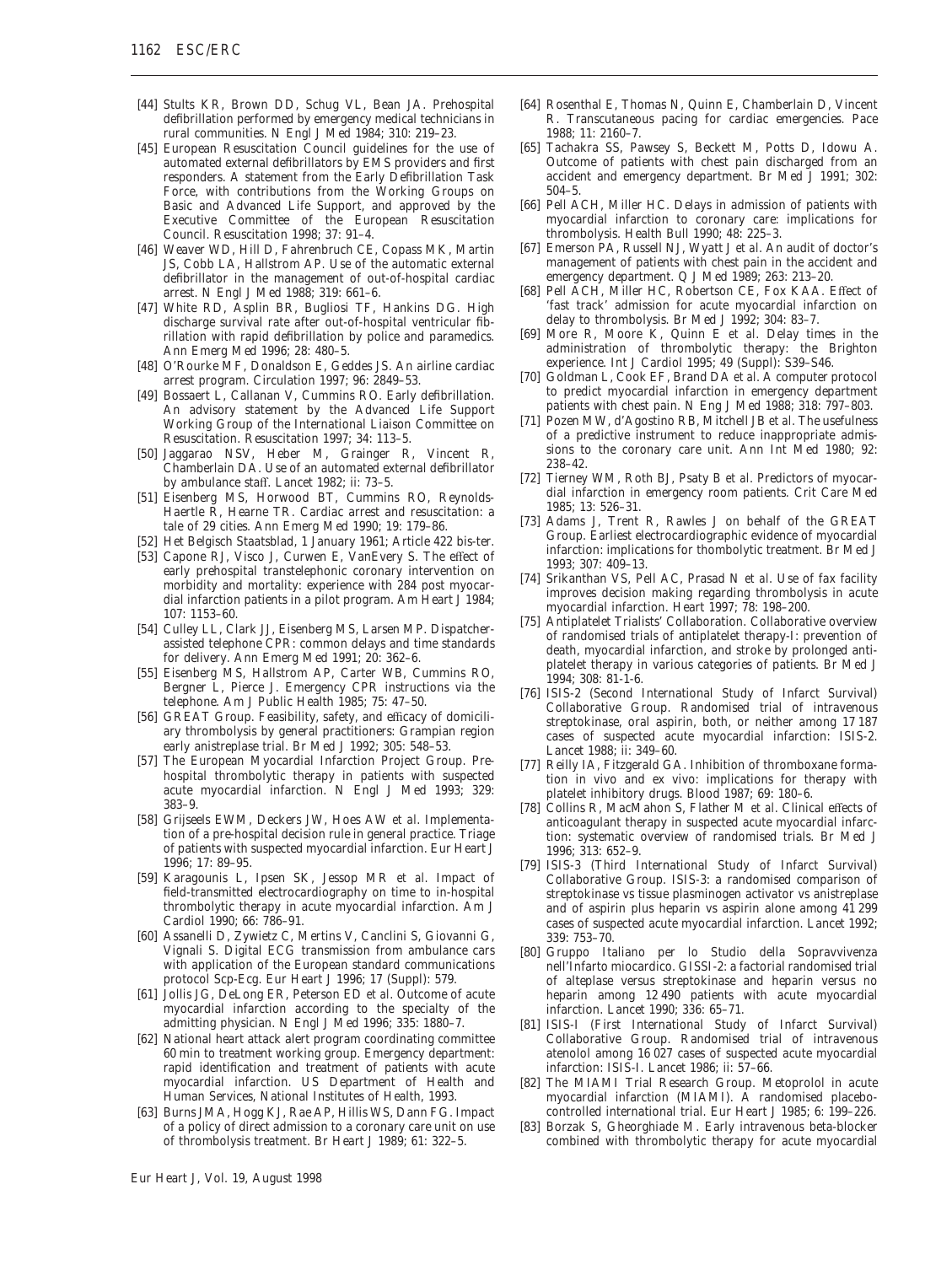infarction: the thrombolysis in myocardial infarction (TIMI-2) trial. Prog Cardiovasc Dis 1993; 36: 261–6.

- [84] Yusuf S, Peto R, Lewis J, Collins R, Sleight P. Beta blockade during and after myocardial infarction: an overview of the randomized trials. Progr Cardiovasc Dis 1985; 27: 335–71.
- [85] The TIMI Study Group. Comparison of invasive and conservative strategies after treatment with intravenous tissue plasminogen activator in acute myocardial infarction. Results of the thrombolysis in myocardial infarction (TIMI) phase II trial. N Engl J Med 1989; 320: 618–27.
- [86] Leizorovicz A, Teppe J-P, Payen C, Haugh MC, Boissel J-P for EMIP-BB Pilot Study Group. Pre-hospital treatment of patients with suspected acute myocardial using a betablocking agent: a double-blind feasibility study. Clin Trials and Meta-Analysis 1994; 29: 125–38.
- [87] Gruppo Italiano per lo Studio della Sopravvivenza nell'Infarto miocardico. GISSI-3: effects of lisinopril and transdermal glyceryl trinitrate singly and together on 6-week mortality and ventricular function after acute myocardial infarction. Lancet 1994; 343: 1115–22.
- [88] ISIS-4 (Fourth International Study of Infarct Survival) Collaborative Group. ISIS-4: a randomised factorial trial assessing early oral captopril, oral mononitrate, and intravenous magnesium sulphate in 58 050 patients with suspected acute myocardial infarction. Lancet 1995; 345: 669–85.
- [89] Ferguson JJ, Diver DJ, Boldt M, Pasternak RC. Significance of nitroglycerin-induced hypotension with inferior wall acute myocardial infarction. Am J Cardiol 1989; 64: 311–4.
- [90] Rutherford JD, Pfeffer MA, Moyé LE *et al* on behalf of SAVE Investigators. Effects of captopril on ischemic events after myocardial infarction: results of the survival and ventricular enlargement trial. Circulation 1994; 90: 1731–8.
- [91] Pfeffer MA, Greaves SC, Arnold MO *et al*. for the Healing and Early Afterload Reducing Therapy (HEART) Trial Investigators. Early versus delayed angiotensin-converting enzyme inhibition therapy in acute myocardial infarction. The healing and early afterload reducing therapy trial. Circulation 1997; 95: 2643–51.
- [92] MacMahon S, Collins R, Peto R, Koster RW, Yusuf S. Effects of prophylactic lidocaine in suspected acute myocardial infarction: an overview of results from the randomized, controlled trials. JAMA 1988; 260: 1910–6.
- [93] Hine LK, Laird N, Hewitt P, Chalmers TC. Meta-analytic evidence against prophylactic use of lidocaine in acute myocardial infarction. Arch Intern Med 1989; 149: 2694–8.
- [94] Teo KK, Yusuf S, Furberg SD. Effects of prophylactic antiarrhythmic drug therapy in acute myocardial infarction: an overview of results from randomized controlled trials. JAMA 1993; 270: 1589–95.
- [95] Fibrinolytic Therapy Trialists' Collaborative Group. Indications for fibrinolytic therapy in suspected acute myocardial infarction: collaborative overview of early mortality and major morbidity results from all randomised trials of more than 1000 patients. Lancet 1994; 343: 311–22.
- [96] Rawles J. What is the likely benefit of earlier thrombolysis? Eur Heart J 1996; 17: 991–5.
- [97] Weaver WD, Cerqueira M, Hallström AP *et al.* for the Myocardial infarction Triage and Intervention Project Group. Pre-hospital-initiated vs hospital-initiated thrombolytic therapy. JAMA 1993; 270: 1211–6.
- [98] Rawles J. Quantification of the benefit of earlier thrombolytic therapy: 5-year results of the Grampian early anistreplase trial (GREAT). J Am Coll Cardiol 1997; 30: 1181–6.
- [99] Brouwer MA, Martin JS, Maynard JS *et al*. for the MITI Project Investigators. Influence of early pre-hospital thrombolysis on mortality and event-free survival (The Myocardial Infarction Triage and Intervention [MITI] randomized trial). Am J Cardiol 1996; 78: 497–502.
- [100] Cannon CP, Antman EM, Walls R, Braunwald E. Time as an adjunctive agent to thrombolytic therapy. J Thrombosis and Thrombolysis 1994; 1: 27–34.
- [101] Stone GW, Grines CL, Rothbaum D *et al*. for the PAMI Trial Investigators. Analysis of the relative costs and effec-

tiveness of primary angioplasty versus tissue-type plasminogen activator: the primary angioplasty in myocardial infarction(PAMI) trial. J Am Coll Cardiol 1997; 29: 901–7.

- [102] The Global Use of Strategies to Open Occluded Coronary Arteries in Acute Coronary Syndromes (GUSTO IIb) Angioplasty Substudy Investigators. A clinical trial comparing primary coronary angioplasty with tissue plasminogen activator for acute myocardial infarction. N Engl J Med 1997; 336: 1621–8.
- [103] Every NR, Parsons LS, Hlaty M, Martin JS, Weaver D, for the Myocardal Infarction Triage and Intervention Investigators. A comparison of thrombolytic therapy with primary coronary angioplasty for acute myocardial infarction. N Engl J Med 1996; 335: 1253–60.
- [104] Ellis SG, da Silva ER, Heydricks G *et al*. For the RESCUE-Investegators. Randomized comparison of rescue angioplasty with conservative management of patients with early failure of thrombolysis for acute anterior myocardial infarction. Circulation 1994; ; 20: 2280–4.
- [105] McKendall GR, Forman S, Sopko G, Braunwald E, Williams DO, and the Thrombolysis in Myocardial Infarction Investigators. Value of rescue percutaneous transluminal coronary angioplasty following unsuccessful thrombolytic therapy in patients with acute myocardial infarction. Am J Cardiol 1995; 76: 1108–11.
- [106] A statement for the Advanced Cardiac Life Support Committee of the European Resuscitation Council, 1994. Management of peri-arrest arrhythmias. Resuscitation 1994; 28: 151–9(Update: Resuscitation 1996; 31: 281.)
- [107] A statement by the Advanced Cardiac Life Support Committee of the European Resuscitation Council, 1994, [1] updated 1992 [2] and 1998. Peri-arrest arrhythmias: the management of arrhythmias associated with cardiac arrest. In: L Bossaert, ed. European Resuscitation Council Guidelines for Resuscitation. Amsterdam. Elsevier 1998; 159–67.
- [108] Cotter G, Metzkor E, Kaluski E *et al*. Randomised trial of high-dose isosorbide dinitrate plus low-dose furosemide versus high-dose furosemide plus low-dose isosorbide dinitrate in severe pulmonary oedema. Lancet 1998; 351: 389–93.
- [109] Timmis AD, Fowler MB, Chamberlain DA. Comparison of haemodynamic responses to dopamine and salbutamol in severe cardiogenic shock complicating acute myocardial infarction. Br Med J 1981; 282: 7–9.
- [110] Dracup K, Heany DM, Taylor SE, Guzy PM, Breu C. Can family members of high-risk cardiac patients learn cardiopulmonary resuscitation? Arch Intern Med 1989; 149: 61–4.
- [111] The 1998 European Resuscitation Council guidelines for adult single rescuer basic life support. A statement from the Working Group on Basic Life Support, and approved by the Executive Committee of the European Resuscitation Council. Resuscitation 1998; 37: 67–80.
- [112] Wenzel V, Idris AH, Banner MJ, Fuerst RS, Tucker KJ. The composition of gas given by mouth-to-mouth ventilation during CPR. Chest 1994; 106: 1806–10.
- [113] Moser DK, Coleman S. Cardiopulmonary resuscitation: recommendations for improving cardiopulmonary resuscitation skills retention. Heart Lung 1992; 32: 372–80.
- [114] Berg RA, Kern KB, Hilwig RW *et al*. Assisted ventilation does not improve outcome in a porcine model of singlerescuer bystander cardiopulmonary resuscitation. Circulation 1997; 95: 1635–41.
- [115] Van Hoeyweghen RJ, Bossaert LL, Mullie A *et al*. the Belgium Cerebral Resuscitation Study Group. Quality and efficency of bystander CPR. Resuscitation 1993; 26: 47–52.
- [116] Ornato JP. Should bystanders perform mouth-to-mouth ventilation during resuscitation. Chest 1994; 106: 1641–2.
- [117] Locke CJ, Berg RA, Sanders AB *et al*. Bystander cardiopulmonary resuscitation: concerns about mouth-to-mouth contact. Arch Intern Med 1995; 155: 938–43.
- [118] The 1998 European Resuscitation Council guidelines for adult advanced life support. A statement from the Working